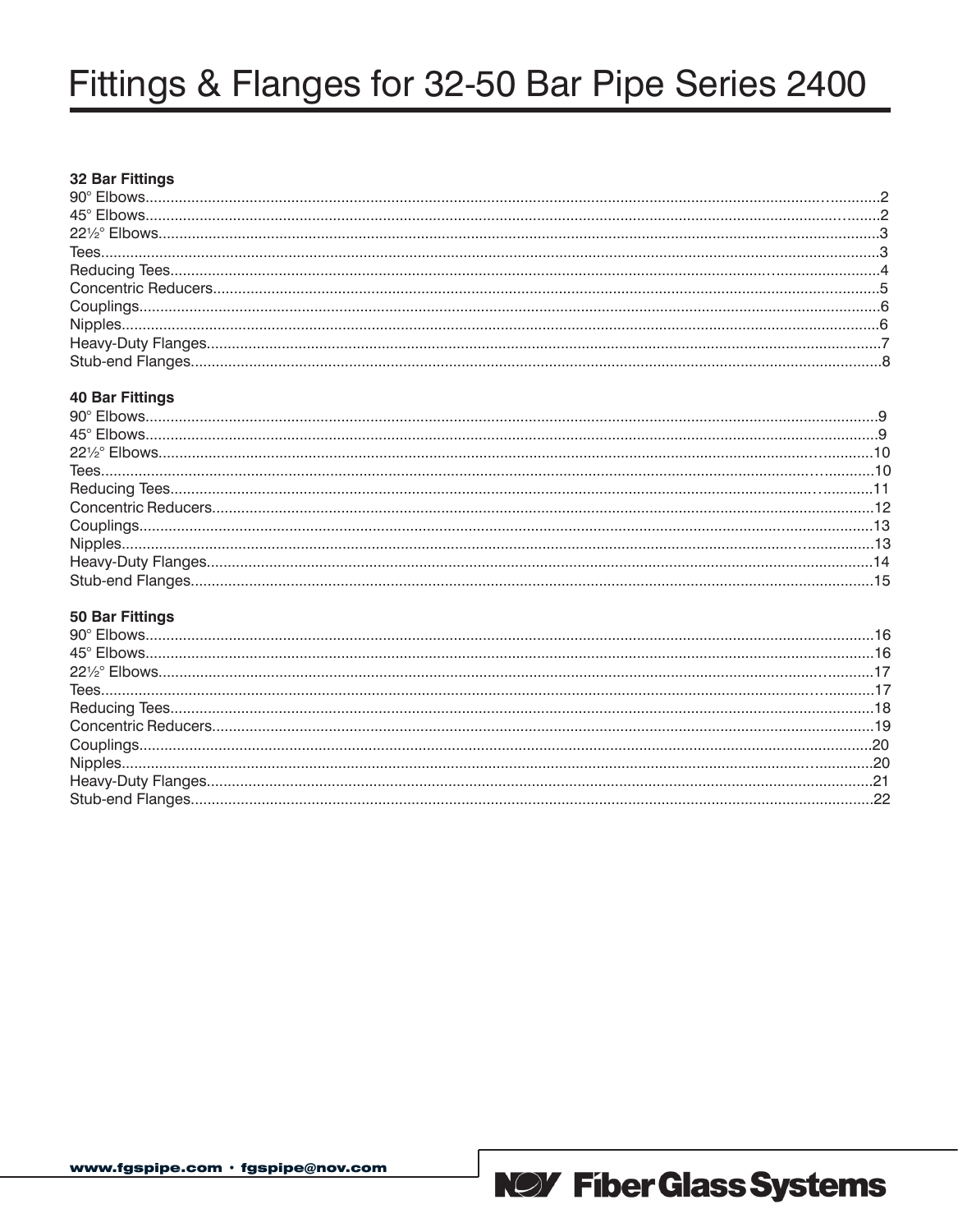### **90° Elbows**



| Nominal<br>Pipe Size |                | Α   | Χ   | Wgt.  |
|----------------------|----------------|-----|-----|-------|
| mm                   | in             | mm  | mm  | kg    |
| 50                   | $\overline{2}$ | 137 | 50  | 0.6   |
| 80                   | 3              | 190 | 80  | 2.1   |
| 100                  | $\overline{4}$ | 235 | 80  | 3.8   |
| 150                  | 6              | 350 | 110 | 8.7   |
| 200                  | 8              | 455 | 140 | 24.0  |
| 250                  | 10             | 561 | 170 | 39.0  |
| 300                  | 12             | 663 | 200 | 61.0  |
| 350                  | 14             | 594 | 230 | 66.0  |
| 400                  | 16             | 632 | 230 | 84.0  |
| 450                  | 18             | 732 | 260 | 168.0 |
| 500                  | 20             | 813 | 290 | 230.0 |
| 600                  | 24             | 975 | 350 | 367.0 |

**45° Elbows**



| Nominal<br>Pipe Size |                | A   | X   | Wgt.  |
|----------------------|----------------|-----|-----|-------|
| mm                   | in             | mm  | mm  | kg    |
| 50                   | $\overline{2}$ | 95  | 50  | 0.5   |
| 80                   | 3              | 141 | 80  | 1.7   |
| 100                  | $\overline{4}$ | 153 | 80  | 2.4   |
| 150                  | 6              | 216 | 110 | 7.0   |
| 200                  | 8              | 277 | 140 | 15.5  |
| 250                  | 10             | 339 | 170 | 32.0  |
| 300                  | 12             | 396 | 200 | 45.0  |
| 350                  | 14             | 355 | 230 | 58.0  |
| 400                  | 16             | 372 | 230 | 80.0  |
| 450                  | 18             | 464 | 260 | 115.0 |
| 500                  | 20             | 515 | 290 | 157.0 |
| 600                  | 24             | 618 | 350 | 281.0 |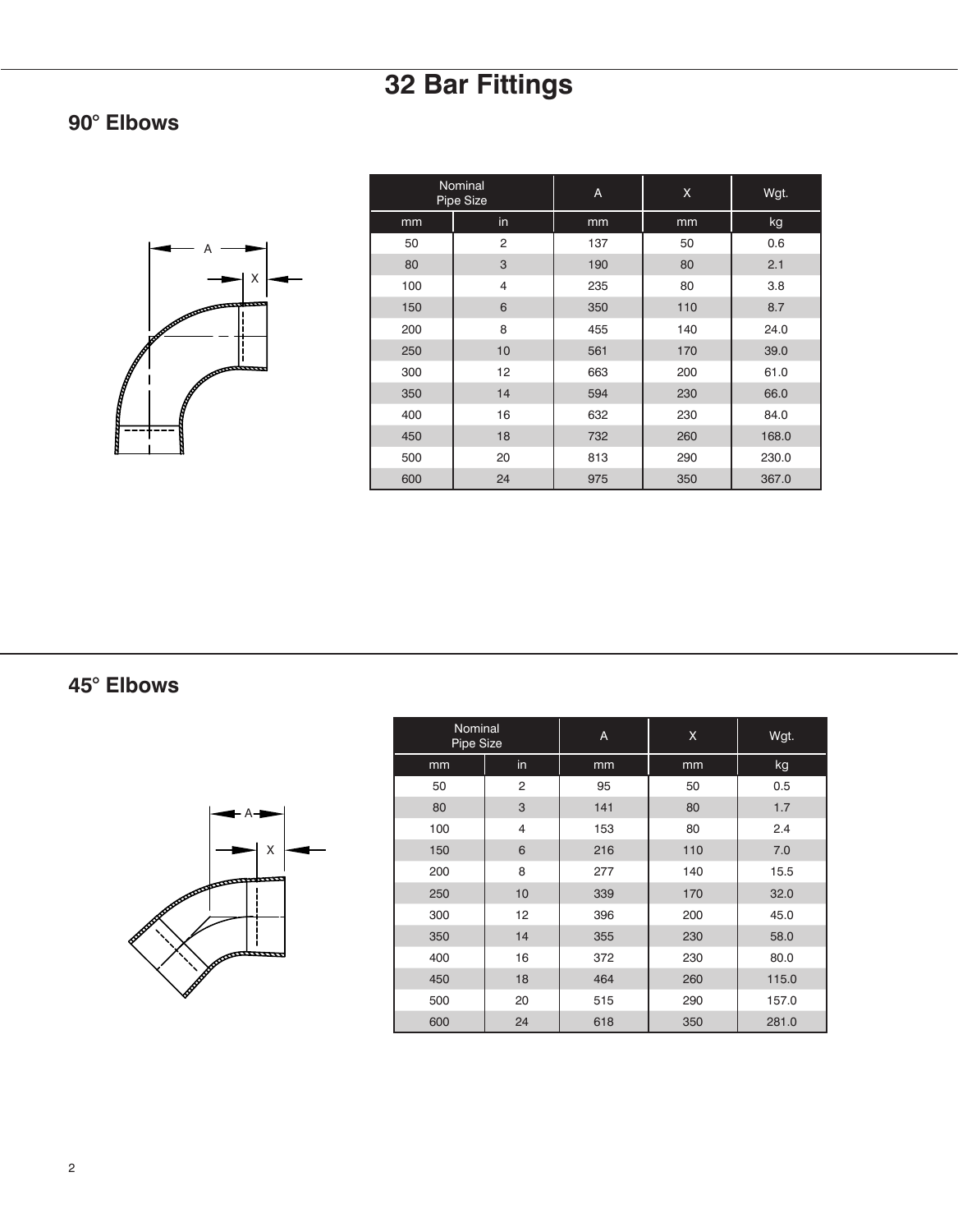### **22½° Elbows**



| Nominal<br>Pipe Size |    | A   | X   | Wgt.  |
|----------------------|----|-----|-----|-------|
| mm                   | in | mm  | mm  | kg    |
| 50                   | 2  | 79  | 50  | 0.4   |
| 80                   | 3  | 117 | 80  | 1.5   |
| 100                  | 4  | 123 | 80  | 2.0   |
| 150                  | 6  | 170 | 110 | 5.9   |
| 200                  | 8  | 216 | 140 | 10.5  |
| 250                  | 10 | 238 | 170 | 19.1  |
| 300                  | 12 | 277 | 200 | 32.0  |
| 350                  | 14 | 301 | 230 | 43.0  |
| 400                  | 16 | 315 | 230 | 57.0  |
| 450                  | 18 | 366 | 260 | 78.0  |
| 500                  | 20 | 406 | 290 | 107.0 |
| 600                  | 24 | 486 | 350 | 185.0 |

**Tees**



| Nominal<br>Pipe Size |                | $\overline{A}$ | B   | X   | Wgt.  |
|----------------------|----------------|----------------|-----|-----|-------|
| mm                   | in.            | mm             | mm  | mm  | kg    |
| 50                   | $\overline{2}$ | 248            | 124 | 50  | 1.6   |
| 80                   | 3              | 352            | 176 | 80  | 3.6   |
| 100                  | $\overline{4}$ | 390            | 195 | 80  | 6.4   |
| 150                  | 6              | 526            | 263 | 110 | 18.0  |
| 200                  | 8              | 656            | 328 | 140 | 37.0  |
| 250                  | 10             | 792            | 396 | 170 | 55.0  |
| 300                  | 12             | 928            | 464 | 200 | 92.0  |
| 350                  | 14             | 1004           | 502 | 230 | 106.0 |
| 400                  | 16             | 1050           | 525 | 230 | 126.0 |
| 450                  | 18             | 1198           | 599 | 260 | 293.0 |
| 500                  | 20             | 1320           | 660 | 290 | 398.0 |
| 600                  | 24             | 1568           | 784 | 350 | 682.0 |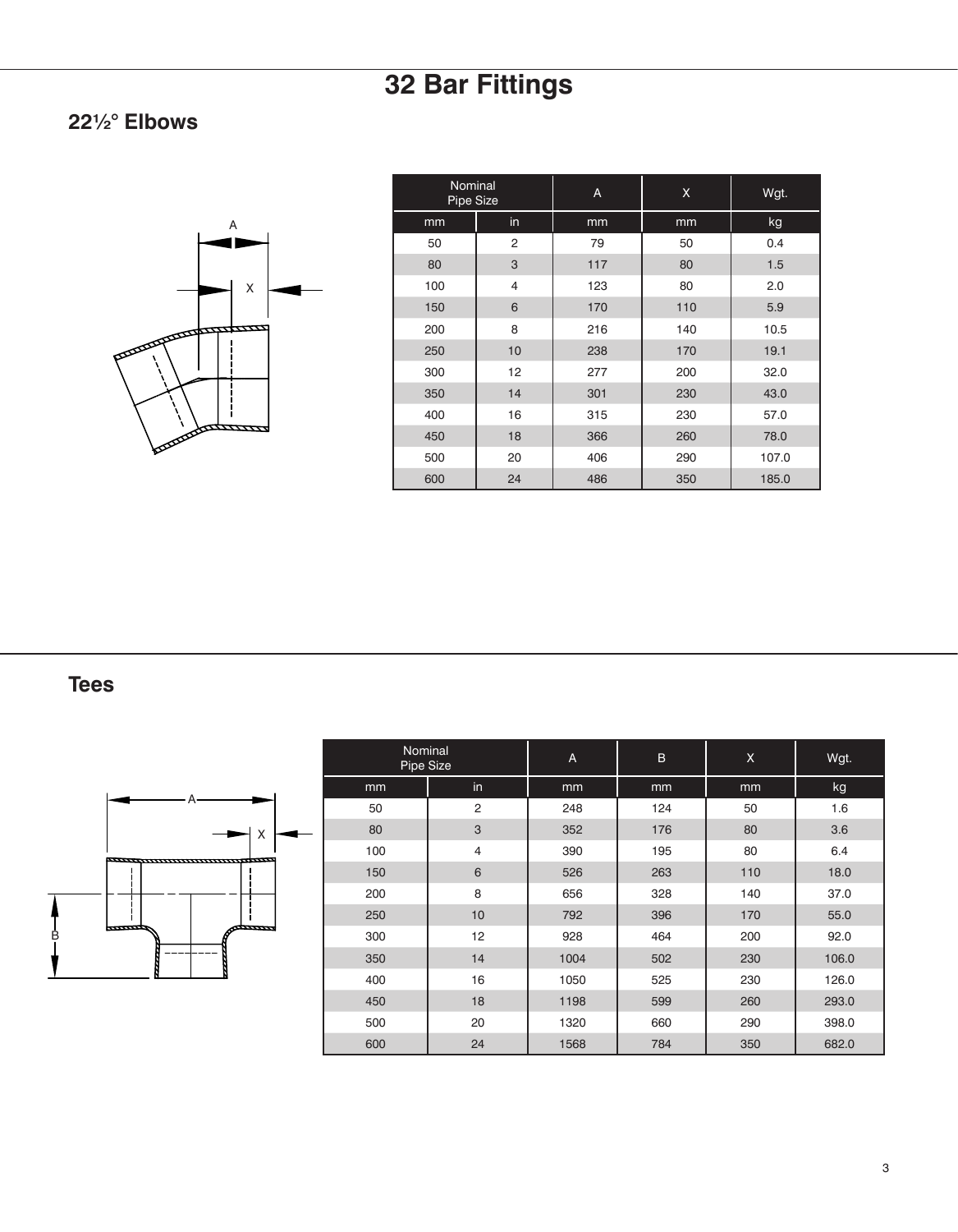## **Reducing Tees**

# **32 Bar Fittings**



| Nominal<br><b>Pipe Size</b> |          | A   | $X_{1}$ | в   | $X_{2}$ | Wgt   |
|-----------------------------|----------|-----|---------|-----|---------|-------|
| mm                          | in       | mm  | mm      | mm  | mm      | kg    |
| 80x80x50                    | 3x3x2    | 176 | 80      | 136 | 50      | 3.0   |
| 100x100x50                  | 4x4x2    | 195 | 80      | 149 | 50      | 5.4   |
| 100x100x80                  | 4x4x3    | 195 | 80      | 188 | 80      | 5.5   |
| 150x150x50                  | 6x6x2    | 263 | 110     | 174 | 50      | 12.2  |
| 150x150x80                  | 6x6x3    | 263 | 110     | 214 | 80      | 12.6  |
| 150x150x100                 | 6x6x4    | 263 | 110     | 220 | 80      | 13.7  |
| 200x200x80                  | 8x8x3    | 328 | 140     | 239 | 80      | 19.3  |
| 200x200x100                 | 8x8x4    | 328 | 140     | 252 | 80      | 26.0  |
| 200x200x150                 | 8x8x6    | 328 | 140     | 288 | 110     | 33.0  |
| 250x250x100                 | 10x10x4  | 396 | 170     | 274 | 80      | 42.0  |
| 250x250x150                 | 10x10x6  | 396 | 170     | 314 | 110     | 42.0  |
| 250x250x200                 | 10x10x8  | 396 | 170     | 353 | 140     | 53.0  |
| 300x300x100                 | 12x12x4  | 464 | 200     | 296 | 80      | 60.0  |
| 300x300x150                 | 12x12x6  | 464 | 200     | 339 | 110     | 86.0  |
| 300x300x200                 | 12x12x8  | 464 | 200     | 379 | 140     | 90.0  |
| 300x300x250                 | 12x12x10 | 464 | 200     | 421 | 170     | 92.0  |
| 350x350x150                 | 14x14x6  | 502 | 230     | 364 | 110     | 92.0  |
| 350x350x200                 | 14x14x8  | 502 | 230     | 404 | 140     | 96.0  |
| 350x350x250                 | 14x14x10 | 502 | 230     | 447 | 170     | 102.0 |
| 350x350x300                 | 14x14x12 | 502 | 230     | 489 | 200     | 106.0 |
| 400x400x150                 | 16x16x6  | 525 | 230     | 384 | 110     | 97.0  |
| 400x400x200                 | 16x16x8  | 525 | 230     | 423 | 140     | 102.0 |
| 400x400x250                 | 16x16x10 | 525 | 230     | 463 | 170     | 107.0 |
| 400x400x300                 | 16x16x12 | 525 | 230     | 505 | 200     | 117.0 |
| 400x400x350                 | 16x16x14 | 525 | 230     | 545 | 230     | 104.0 |
| 450x450x200                 | 18x18x8  | 599 | 260     | 456 | 140     | 210.0 |
| 450x450x250                 | 18x18x10 | 599 | 260     | 499 | 170     | 218.0 |
| 450x450x300                 | 18x18x12 | 599 | 260     | 529 | 200     | 227.0 |
| 450x450x350                 | 18x18x14 | 599 | 260     | 560 | 230     | 234.0 |
| 450x450x400                 | 18x18x16 | 599 | 260     | 560 | 230     | 240.0 |
| 500x500x250                 | 20x20x10 | 660 | 290     | 525 | 170     | 339.0 |
| 500x500x300                 | 20x20x12 | 660 | 290     | 555 | 200     | 250.0 |
| 500x500x350                 | 20x20x14 | 660 | 290     | 586 | 230     | 360.0 |
| 500x500x400                 | 20x20x16 | 660 | 290     | 586 | 230     | 367.0 |
| 500x500x450                 | 20x20x18 | 660 | 290     | 525 | 260     | 381.0 |
| 600x600x300                 | 24x24x12 | 784 | 350     | 605 | 200     | 577.0 |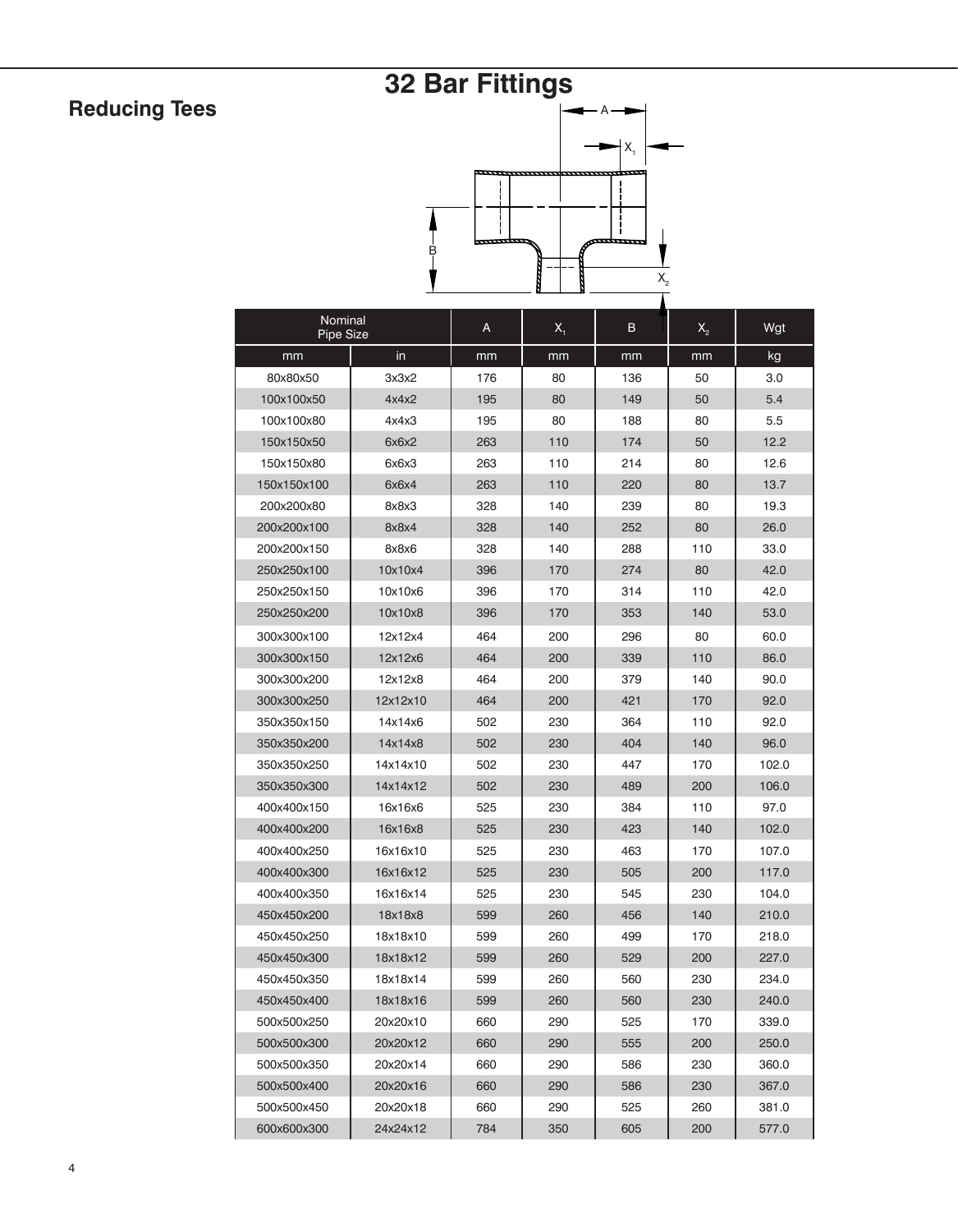### **Reducing Tees cont**



|             | Nominal<br>Pipe Size | A   | Х.  | B   | $X_{2}$ | Wgt   |
|-------------|----------------------|-----|-----|-----|---------|-------|
| mm          | in                   | mm  | mm  | mm  | mm      | kg    |
| 600x600x350 | 24x24x14             | 784 | 350 | 636 | 230     | 589.0 |
| 600x600x400 | 24x24x16             | 784 | 350 | 636 | 230     | 598.0 |
| 600x600x450 | 24x24x18             | 784 | 350 | 688 | 260     | 619.0 |
| 600x600x500 | 24x24x20             | 784 | 350 | 716 | 290     | 638.0 |

### **Concentric Reducers**



| Nominal<br><b>Pipe Size</b> |       | A    | $X_{1}$ | $\mathsf{X}_{\scriptscriptstyle{2}}$ | Wgt.  |
|-----------------------------|-------|------|---------|--------------------------------------|-------|
| mm                          | in    | mm   | mm      | mm                                   | kg    |
| 80x50                       | 3x2   | 204  | 80      | 50                                   | 0.9   |
| 100x50                      | 4x2   | 226  | 80      | 50                                   | 2.7   |
| 100x80                      | 4x3   | 254  | 80      | 80                                   | 2.8   |
| 150x80                      | 6x3   | 307  | 110     | 80                                   | 3.9   |
| 150x100                     | 6x4   | 314  | 110     | 80                                   | 4.2   |
| 200x100                     | 8x4   | 383  | 140     | 80                                   | 9.5   |
| 200x150                     | 8x6   | 379  | 140     | 110                                  | 9.5   |
| 250x150                     | 10x6  | 428  | 170     | 110                                  | 14.5  |
| 250x200                     | 10x8  | 445  | 170     | 140                                  | 16.0  |
| 300x200                     | 12x8  | 520  | 200     | 140                                  | 33.0  |
| 300x250                     | 12x10 | 537  | 200     | 170                                  | 35.0  |
| 350x250                     | 14x10 | 614  | 230     | 170                                  | 45.0  |
| 350x300                     | 14x12 | 638  | 230     | 200                                  | 50.0  |
| 400x300                     | 16x12 | 625  | 230     | 200                                  | 42.0  |
| 400x350                     | 16x14 | 643  | 230     | 230                                  | 48.0  |
| 450x400                     | 18x16 | 618  | 260     | 230                                  | 71.0  |
| 500x400                     | 20x16 | 769  | 290     | 230                                  | 113.0 |
| 500x450                     | 20x18 | 701  | 290     | 260                                  | 117.0 |
| 600x400                     | 24x16 | 1066 | 350     | 230                                  | 156.0 |
| 600x450                     | 24x18 | 998  | 350     | 260                                  | 155.0 |
| 600x500                     | 24x20 | 907  | 350     | 290                                  | 164.0 |

Note: Eccentric Reducers are available on request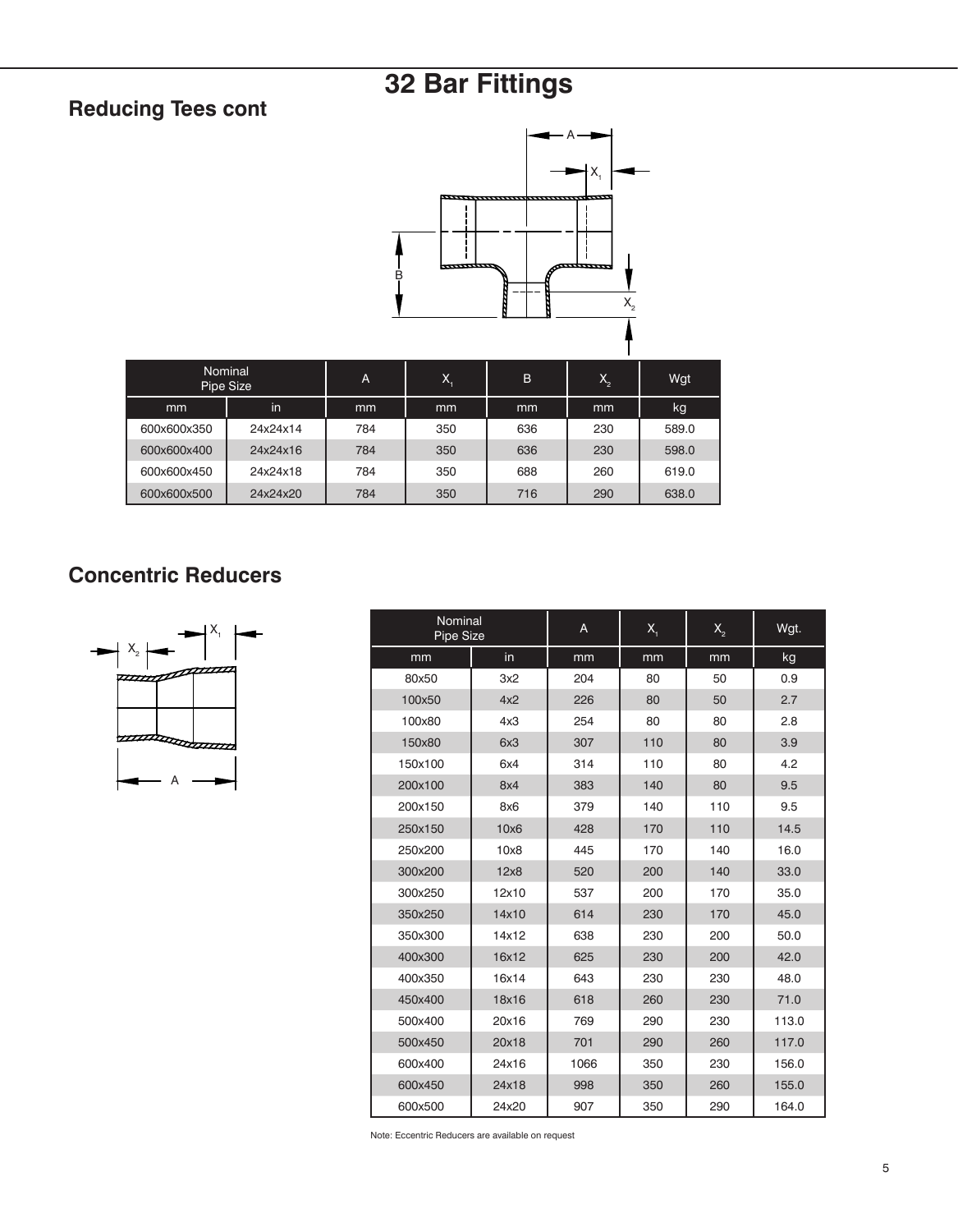## **Couplings**



| Nominal<br>Pipe Size |                | A   | $\mathsf{X}$ | $\mathsf B$ | Wgt. |
|----------------------|----------------|-----|--------------|-------------|------|
| mm                   | in             | mm  | mm           | mm          | kg   |
| 50                   | $\overline{2}$ | 170 | 50           | 70          | 0.4  |
| 80                   | 3              | 230 | 80           | 100         | 0.9  |
| 100                  | $\overline{4}$ | 230 | 80           | 124         | 1.2  |
| 150                  | 6              | 290 | 110          | 180         | 2.2  |
| 200                  | 8              | 350 | 140          | 238         | 5.0  |
| 250                  | 10             | 410 | 170          | 296         | 7.9  |
| 300                  | 12             | 470 | 200          | 350         | 11.6 |
| 350                  | 14             | 530 | 230          | 381         | 13.2 |
| 400                  | 16             | 530 | 230          | 435         | 17.4 |
| 450                  | 18             | 590 | 260          | 472         | 17.8 |
| 500                  | 20             | 650 | 290          | 524         | 23.0 |
| 600                  | 24             | 770 | 350          | 630         | 41.0 |

## **Nipples**



| Nominal<br>Pipe Size |                | A   | X   | Wgt. |
|----------------------|----------------|-----|-----|------|
| mm                   | in             | mm  | mm  | kg   |
| 50                   | $\overline{2}$ | 125 | 50  | 0.1  |
| 80                   | 3              | 185 | 80  | 0.2  |
| 100                  | $\overline{4}$ | 185 | 80  | 0.3  |
| 150                  | 6              | 245 | 110 | 0.8  |
| 200                  | 8              | 310 | 140 | 1.6  |
| 250                  | 10             | 370 | 170 | 3.1  |
| 300                  | 12             | 440 | 200 | 5.0  |
| 350                  | 14             | 500 | 230 | 7.4  |
| 400                  | 16             | 500 | 230 | 9.1  |
| 450                  | 18             | 580 | 260 | 12.9 |
| 500                  | 20             | 640 | 290 | 17.8 |
| 600                  | 24             | 760 | 350 | 30.0 |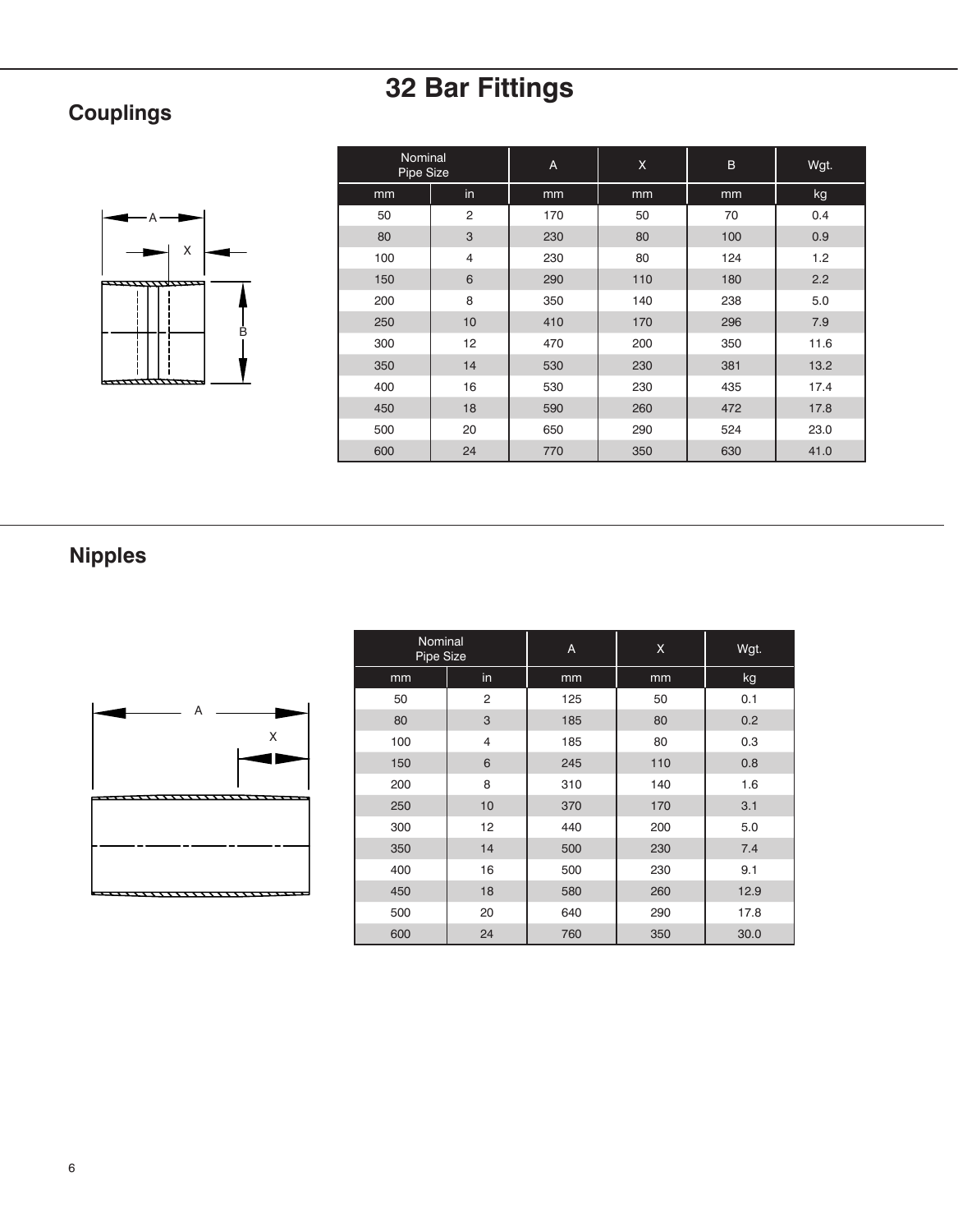#### **Heavy-Duty Flanges**



| <b>Nominal</b><br>Pipe Size |    | A   | X   | Wgt.(1) |
|-----------------------------|----|-----|-----|---------|
| mm                          | in | mm  | mm  | kg      |
| 50                          | 2  | 55  | 50  | 1.7     |
| 80                          | 3  | 85  | 80  | 4.0     |
| 100                         | 4  | 85  | 80  | 5.9     |
| 150                         | 6  | 115 | 110 | 11.2    |
| 200                         | 8  | 146 | 140 | 19.2    |
| 250                         | 10 | 176 | 170 | 28.0    |

Notes:

(1)The weights shown are for ANSI B16.5 Class 300 drilled flanges. Weights for other drilling classes may be different. For more detailed information reference is made to the appropriate product data.

\*Heavy Duty Flanges are standard available in drillings according to ANSI and ISO (DIN).

\*\*Full-face elastomeric gaskets may be used, suitable for the service pressure, service temperature and fluid. Shore A durometer hardness of 60  $\pm$ 5 is recommended and a thickness of 3 mm.

Compressed fiber gaskets, 3 mm thick, compatible with the pressure, temperature and medium, may also be used. The mechanical properties should be in accordance with DIN 3754 (IT 400) or equal.

\*\*\*For maximum bolt torque refer to the appropriate Bondstrand literature. Please be aware that excessive torque may result in flange failure and, therefore a torque-wrench is required.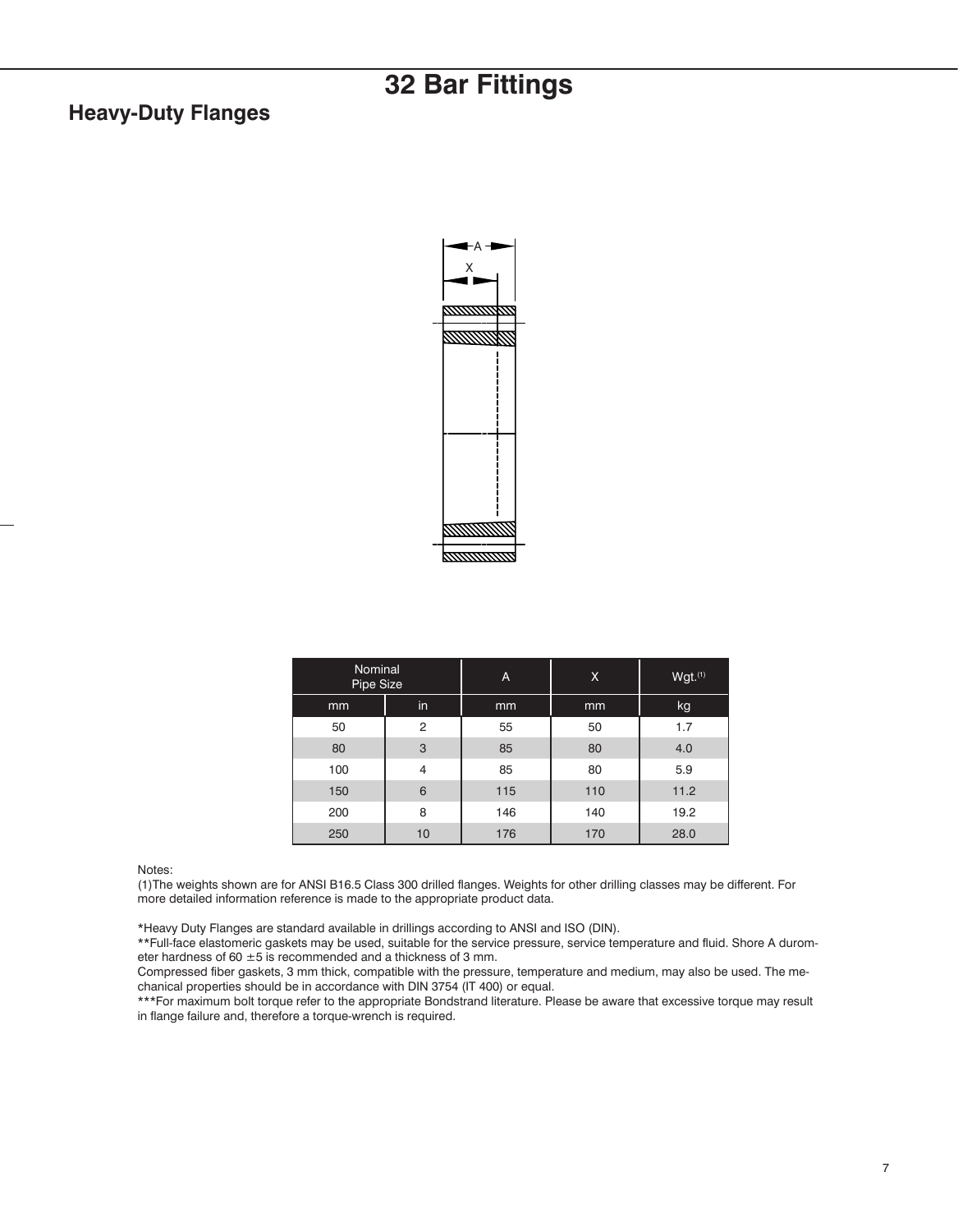#### **Stub-end Flanges (Van Stone)**





| Nominal<br>Pipe Size |                | A   | Χ   | н  | Wgt.<br>Stub<br>End | Wgt.<br><b>Steel</b><br>Ring <sup>(1)</sup> |
|----------------------|----------------|-----|-----|----|---------------------|---------------------------------------------|
| mm                   | in             | mm  | mm  | mm | kg                  | kg                                          |
| 50                   | $\overline{2}$ | 65  | 50  | 10 | 0.2                 | 2.5                                         |
| 80                   | 3              | 95  | 80  | 16 | 0.7                 | 4.8                                         |
| 100                  | $\overline{4}$ | 95  | 80  | 16 | 1.1                 | 7.0                                         |
| 150                  | 6              | 125 | 110 | 23 | 2.3                 | 12.2                                        |
| 200                  | 8              | 155 | 140 | 29 | 4.0                 | 18.3                                        |
| 250                  | 10             | 185 | 170 | 33 | 5.5                 | 26.0                                        |
| 300                  | 12             | 215 | 200 | 38 | 7.6                 | 39.0                                        |
| 350                  | 14             | 245 | 230 | 40 | 7.9                 | 56.0                                        |
| 400                  | 16             | 250 | 230 | 47 | 11.6                | 70.0                                        |
| 450                  | 18             | 280 | 260 | 51 | 22.0                | 85.0                                        |
| 500                  | 20             | 310 | 290 | 58 | 26.0                | 107.0                                       |
| 600                  | 24             | 370 | 350 | 71 | 29.0                | 182.0                                       |

Notes:

(1)The weight shown is for ANSI B16.5 Class 300 drilled flanges. Weights for other drilling classes may be different. For more detailed information reference is made to the appropriate product data.

\*Stub-End Flange Rings are standard available in drillings according to ANSI and ISO (DIN).

\*\*Stub-End Flanges are available with and without O-ring groove in the face.

Suitable O-ring seals should be used, available on request.

\*\*\*Make sure that the O-ring grooved stub-end is compatible with its counter flange, e.g. use a stub-end without groove or another flat surface flange as counter flange.

\*\*\*\*Maximum bolt-torque for use with O-rings seals may be calculated based on pressure, size and number of bolts.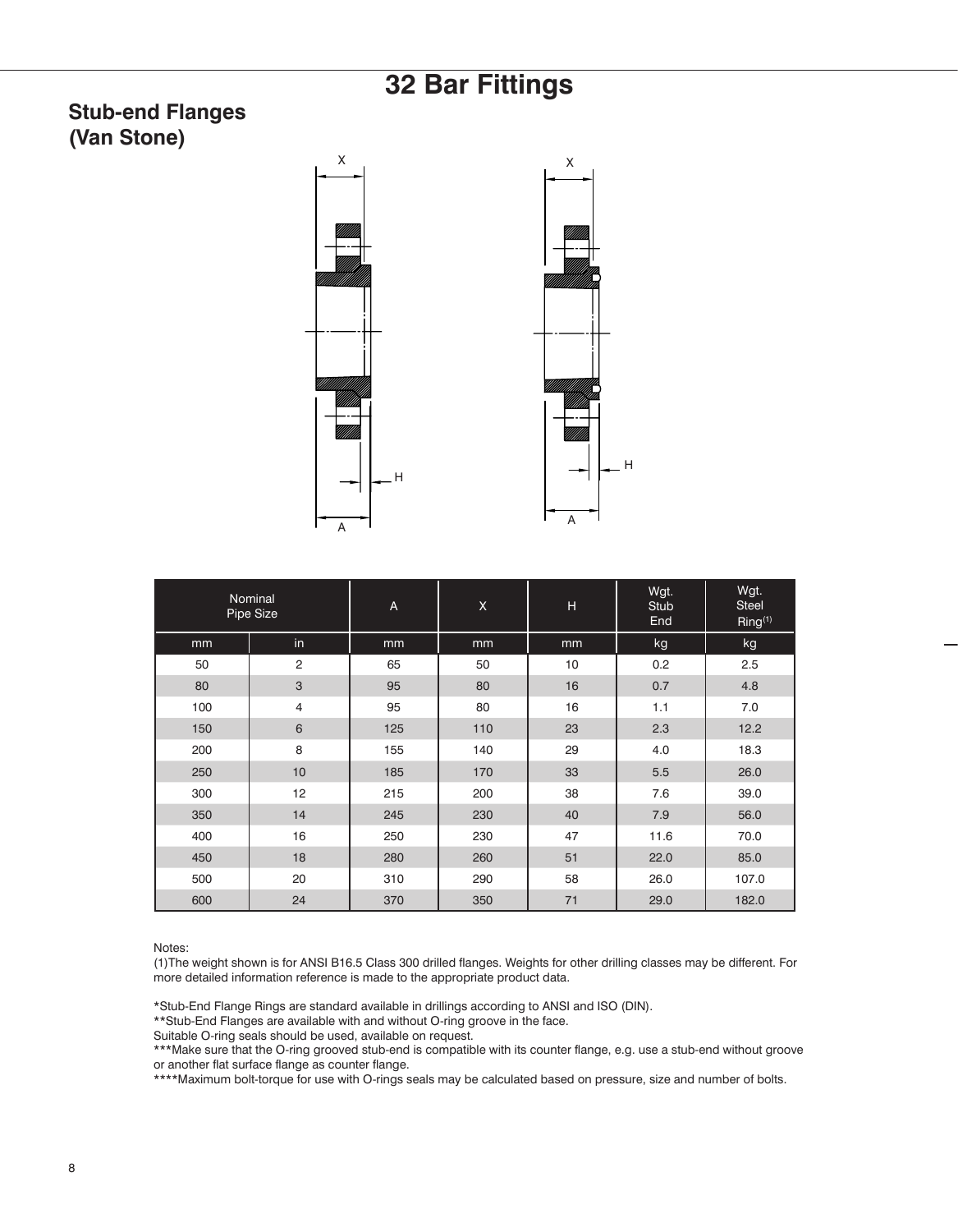### **90° Elbows**



| Nominal<br>Pipe Size |                | A   | X   | Wgt.  |
|----------------------|----------------|-----|-----|-------|
| mm                   | in             | mm  | mm  | kg    |
| 50                   | $\overline{2}$ | 167 | 80  | 0.9   |
| 80                   | 3              | 190 | 80  | 2.1   |
| 100                  | $\overline{4}$ | 280 | 110 | 5.2   |
| 150                  | 6              | 380 | 140 | 13.0  |
| 200                  | 8              | 485 | 170 | 34.0  |
| 250                  | 10             | 616 | 200 | 54.0  |
| 300                  | 12             | 748 | 260 | 94.0  |
| 350                  | 14             | 649 | 260 | 100.0 |
| 400                  | 16             | 717 | 290 | 135.0 |
| 450                  | 18             | 827 | 320 | 200.0 |
| 500                  | 20             | 928 | 380 | 278.0 |

**45° Elbows**



| Nominal<br>Pipe Size |                | A   | X.  | Wgt.  |
|----------------------|----------------|-----|-----|-------|
| mm                   | in             | mm  | mm  | kg    |
| 50                   | $\overline{2}$ | 125 | 80  | 0.8   |
| 80                   | 3              | 141 | 80  | 1.7   |
| 100                  | $\overline{4}$ | 198 | 110 | 4.0   |
| 150                  | 6              | 246 | 140 | 10.8  |
| 200                  | 8              | 307 | 170 | 23.0  |
| 250                  | 10             | 394 | 200 | 45.0  |
| 300                  | 12             | 481 | 260 | 73.0  |
| 350                  | 14             | 410 | 260 | 86.0  |
| 400                  | 16             | 457 | 290 | 121.0 |
| 450                  | 18             | 559 | 320 | 182.0 |
| 500                  | 20             | 630 | 380 | 258.0 |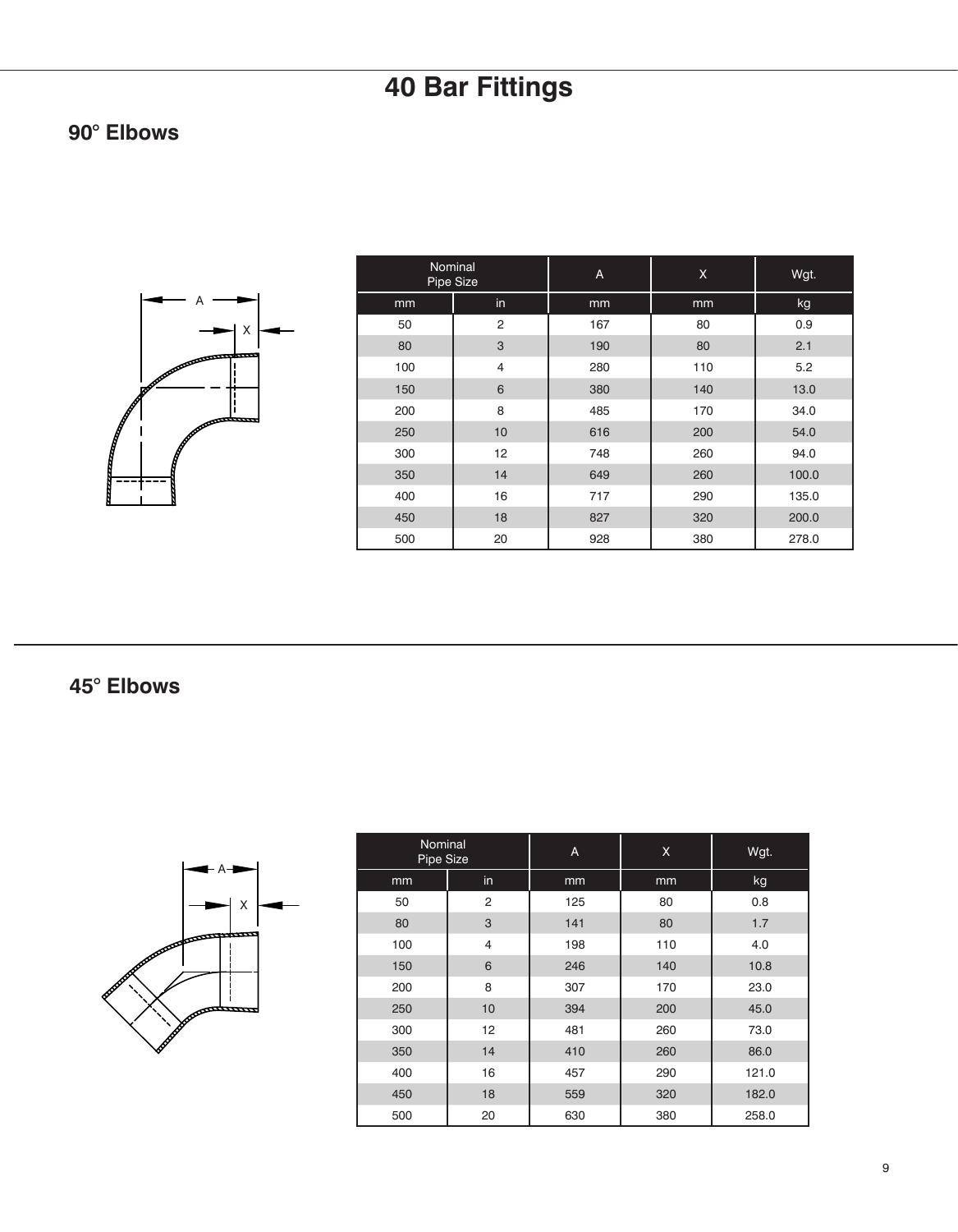### **22½° Elbows**



| Nominal<br>Pipe Size |                | A   | X   | Wgt.  |
|----------------------|----------------|-----|-----|-------|
| mm                   | in             | mm  | mm  | kg    |
| 50                   | $\overline{2}$ | 109 | 80  | 0.7   |
| 80                   | 3              | 117 | 80  | 1.5   |
| 100                  | $\overline{4}$ | 168 | 110 | 3.5   |
| 150                  | 6              | 200 | 140 | 9.2   |
| 200                  | 8              | 246 | 170 | 16.1  |
| 250                  | 10             | 293 | 200 | 30.0  |
| 300                  | 12             | 362 | 260 | 54.0  |
| 350                  | 14             | 356 | 260 | 64.0  |
| 400                  | 16             | 400 | 290 | 87.0  |
| 450                  | 18             | 461 | 320 | 126.0 |
| 500                  | 20             | 521 | 380 | 181.0 |

### **Tees**



|     | Nominal Pipe Size |      |     | $\mathsf{x}$ | Wgt.  |
|-----|-------------------|------|-----|--------------|-------|
| mm  | in                | mm   | mm  | mm           | kg    |
| 50  | $\overline{2}$    | 308  | 154 | 80           | 2.0   |
| 80  | 3                 | 352  | 176 | 80           | 3.6   |
| 100 | $\overline{4}$    | 480  | 240 | 110          | 9.8   |
| 150 | 6                 | 586  | 293 | 140          | 21.0  |
| 200 | 8                 | 716  | 358 | 170          | 49.0  |
| 250 | 10                | 902  | 451 | 200          | 78.0  |
| 300 | 12                | 1098 | 549 | 260          | 136.0 |
| 350 | 14                | 1114 | 557 | 260          | 164.0 |
| 400 | 16                | 1220 | 610 | 290          | 219.0 |
| 450 | 18                | 1388 | 694 | 320          | 388.0 |
| 500 | 20                | 1550 | 775 | 380          | 623.0 |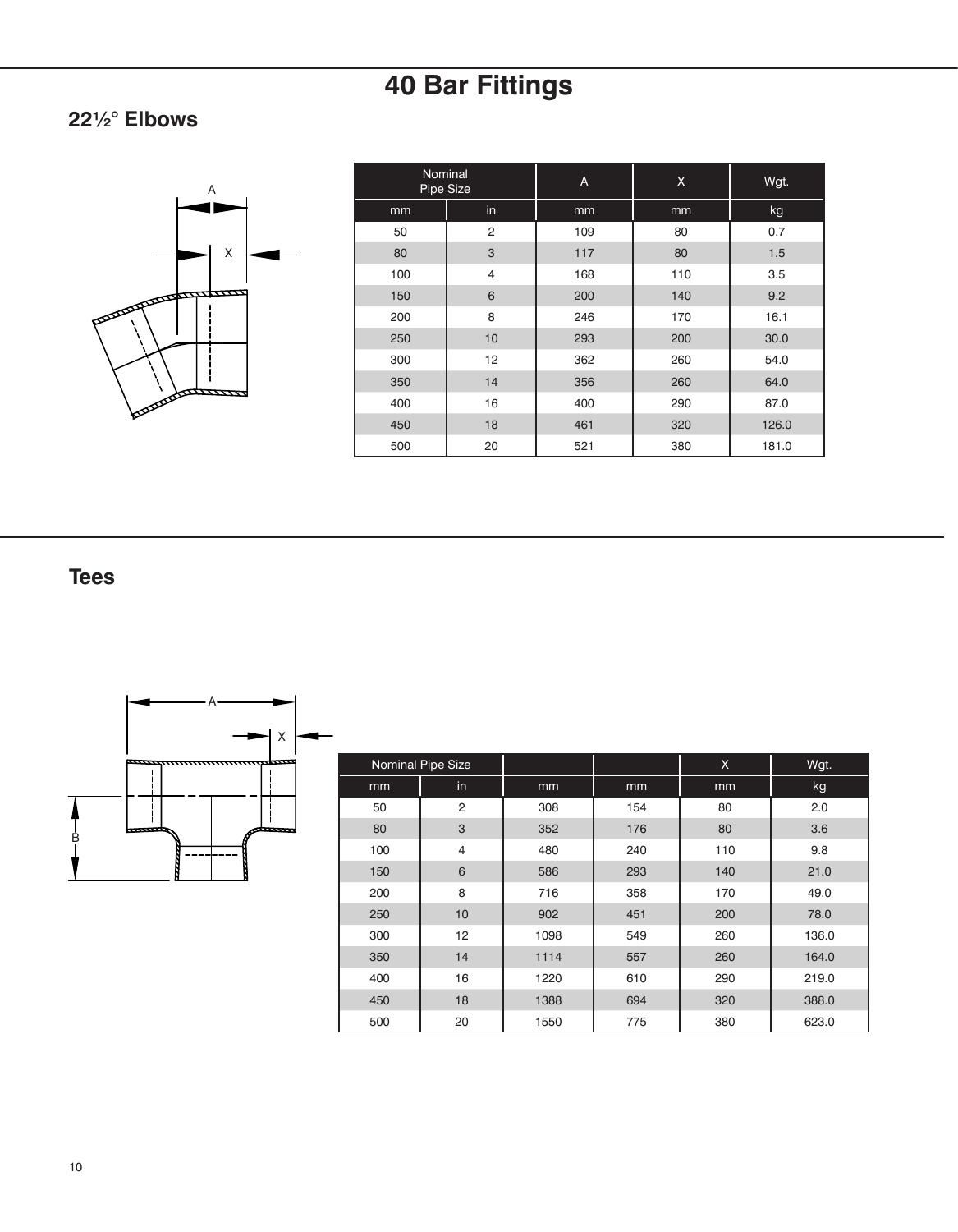## **Reducing Tees**

## **40 Bar Fittings**



| Nominal<br>Pipe Size |          | A   | $X_{1}$ | в   | $X_{2}$ | Wgt.   |
|----------------------|----------|-----|---------|-----|---------|--------|
| mm                   | in       | mm  | mm      | mm  | mm      | kg     |
| 80X80X50             | 3X3X2    | 176 | 80      | 166 | 80      | 3.5    |
| 100X100X50           | 4X4X2    | 240 | 110     | 179 | 80      | 8.5    |
| 100X100X80           | 4X4X3    | 240 | 110     | 188 | 80      | 8.7    |
| 150X150X50           | 6X6X2    | 293 | 140     | 204 | 80      | 18.3   |
| 150X150X80           | 6X6X3    | 293 | 140     | 214 | 80      | 19.1   |
| 150X150X100          | 6X6X4    | 293 | 140     | 265 | 110     | 21.0   |
| 200X200X80           | 8X8X3    | 358 | 170     | 239 | 80      | 39.0   |
| 200X200X100          | 8X8X4    | 358 | 170     | 297 | 110     | 41.0   |
| 200X200X150          | 8X8X6    | 358 | 170     | 318 | 140     | 44.0   |
| 250X250X100          | 10X10X4  | 451 | 200     | 319 | 110     | 62.0   |
| 250X250X150          | 10X10X6  | 451 | 200     | 344 | 140     | 66.0   |
| 250X250X200          | 10X10X8  | 451 | 200     | 383 | 170     | 70.0   |
| 300X300X100          | 12X12X4  | 549 | 260     | 341 | 110     | 107.0  |
| 300X300X150          | 12X12X6  | 549 | 260     | 369 | 140     | 111.0  |
| 300X300X200          | 12X12X8  | 549 | 260     | 409 | 170     | 116.0  |
| 300X300X250          | 12X12X10 | 549 | 260     | 476 | 200     | 125.0  |
| 350X350X150          | 14X14X6  | 557 | 260     | 394 | 140     | 134.0  |
| 350X350X200          | 14X14X8  | 557 | 260     | 434 | 170     | 140.0  |
| 350X350X250          | 14X14X10 | 557 | 260     | 502 | 200     | 150.0  |
| 350X350X300          | 14X14X12 | 557 | 260     | 574 | 260     | 163.0  |
| 400X400X150          | 16X16X6  | 610 | 290     | 414 | 140     | 176.0  |
| 400X400X200          | 16X16X8  | 610 | 290     | 453 | 170     | 182.0  |
| 400X400X250          | 16X16X10 | 610 | 290     | 518 | 200     | 193.0  |
| 400X400X300          | 16X16X12 | 610 | 290     | 590 | 260     | 206.0  |
| 400X400X350          | 16X16X14 | 610 | 290     | 600 | 260     | 137.0  |
| 450X450X200          | 18X18X8  | 694 | 320     | 486 | 170     | 317.0  |
| 450X450X250          | 18X18X10 | 694 | 320     | 554 | 200     | 3330.0 |
| 450X450X300          | 18X18X12 | 694 | 320     | 614 | 260     | 350.0  |
| 450X450X350          | 18X18X14 | 694 | 320     | 615 | 260     | 356.0  |
| 450X450X400          | 18X18X16 | 694 | 320     | 645 | 290     | 370.0  |
| 500X500X250          | 20X20X10 | 775 | 380     | 580 | 200     | 521.0  |
| 500X500X300          | 20X20X12 | 775 | 380     | 640 | 260     | 543.0  |
| 500X500X350          | 20X20X14 | 775 | 380     | 641 | 260     | 551.0  |
| 500X500X400          | 20X20X16 | 775 | 380     | 671 | 290     | 570.0  |
| 500X500X450          | 20X20X18 | 775 | 380     | 720 | 320     | 593.0  |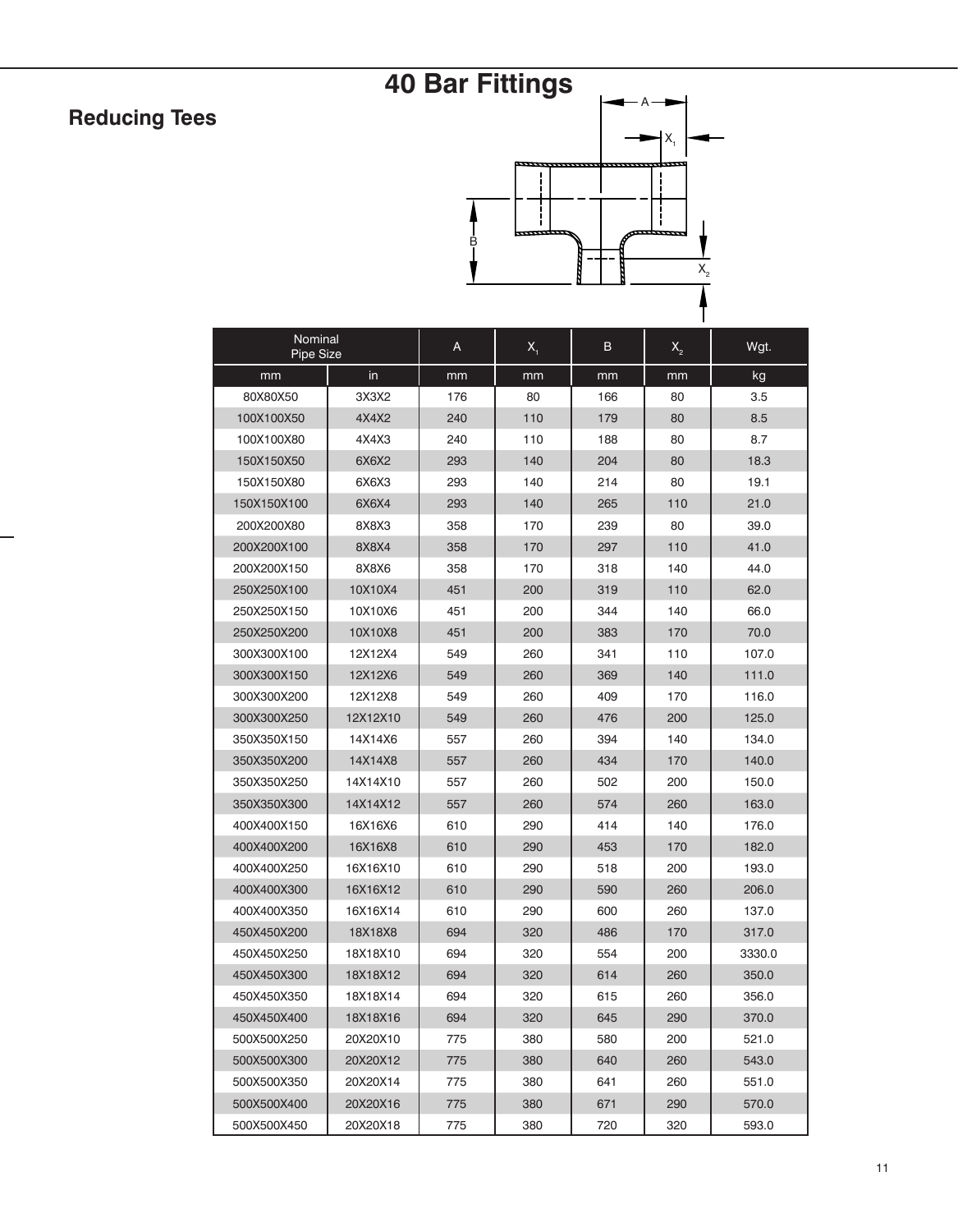### **Concentric Reducers**



| Nominal<br>Pipe Size |                 | A   | X <sub>1</sub> | $\mathsf{X}_{\scriptscriptstyle{2}}$ | Wgt.  |
|----------------------|-----------------|-----|----------------|--------------------------------------|-------|
| mm                   | in              | mm  | mm             | mm                                   | kg    |
| 80X50                | 3X2             | 234 | 80             | 80                                   | 1.4   |
| 100X50               | 4X2             | 301 | 110            | 80                                   | 4.2   |
| 100X80               | 4X3             | 299 | 110            | 80                                   | 4.3   |
| 150X80               | 6X3             | 337 | 140            | 80                                   | 4.4   |
| 150X100              | 6X4             | 389 | 140            | 110                                  | 5.0   |
| 200X100              | 8X4             | 458 | 170            | 110                                  | 14.2  |
| 200X150              | 8X <sub>6</sub> | 439 | 170            | 140                                  | 16.5  |
| 250X150              | 10X6            | 513 | 200            | 140                                  | 23.0  |
| 250X200              | 10X8            | 530 | 200            | 170                                  | 26.0  |
| 300X200              | <b>12X8</b>     | 635 | 260            | 170                                  | 50.0  |
| 300X250              | 12X10           | 677 | 260            | 200                                  | 57.0  |
| 350X250              | 14X10           | 724 | 260            | 200                                  | 67.0  |
| 350X300              | 14X12           | 778 | 260            | 260                                  | 79.0  |
| 400X300              | 16X12           | 795 | 290            | 260                                  | 95.0  |
| 400X350              | 16X14           | 783 | 290            | 260                                  | 64.0  |
| 450X400              | 18X16           | 798 | 320            | 290                                  | 116.0 |
| 500X400              | 20X16           | 969 | 380            | 290                                  | 187.0 |
| 500X450              | 20X18           | 911 | 380            | 320                                  | 194.0 |
| 500X400              | 20X16           | 879 | 290            | 290                                  | 164.0 |
| 500X450              | 20X18           | 821 | 290            | 320                                  | 171.0 |

Note: Eccentric Reducers are available on request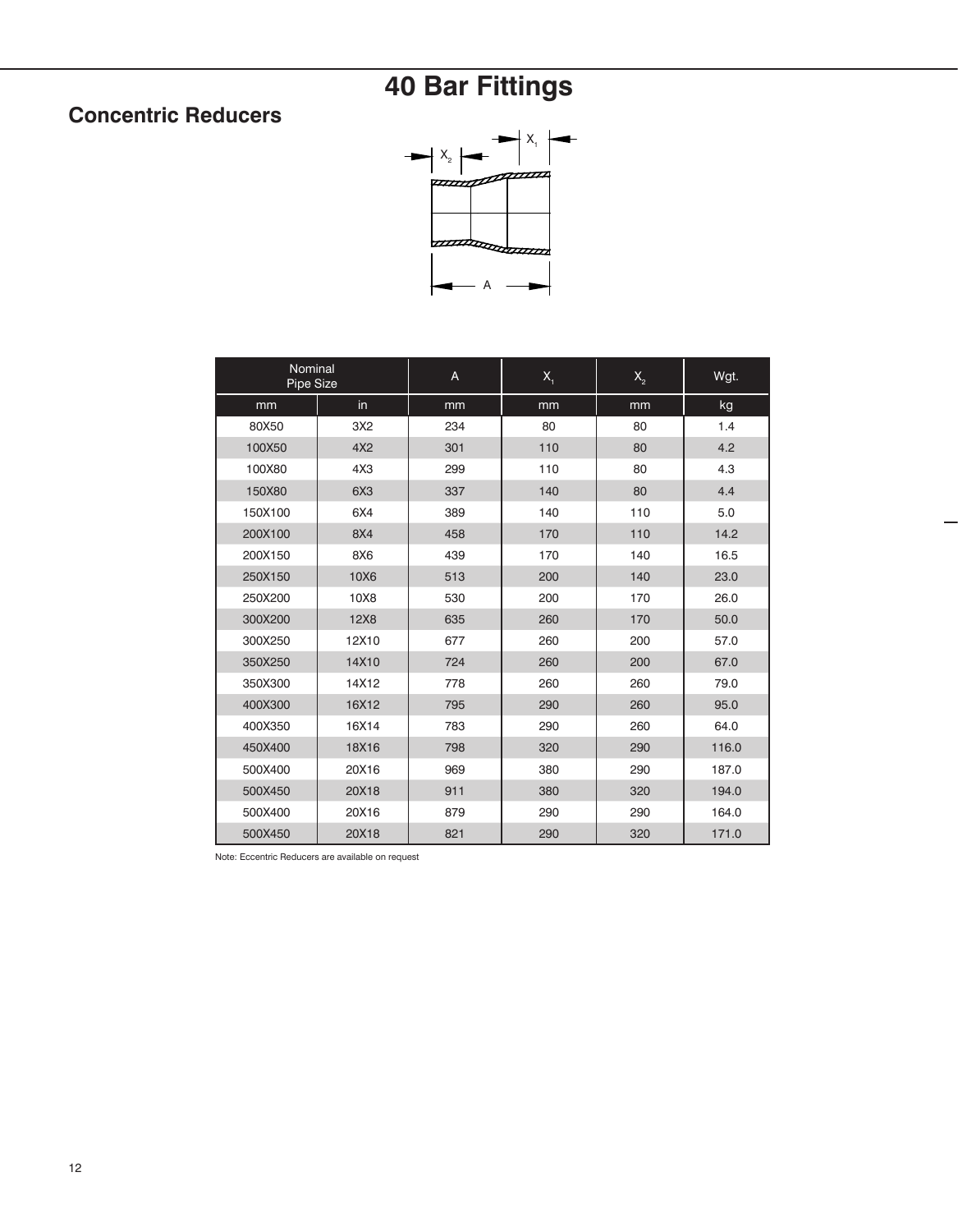## **Couplings**



| Nominal<br>Pipe Size |                | A   | X   | $\overline{B}$ | Wgt. |
|----------------------|----------------|-----|-----|----------------|------|
| mm                   | in             | mm  | mm  | mm             | kg   |
| 50                   | $\overline{2}$ | 230 | 80  | 70             | 0.5  |
| 80                   | 3              | 230 | 80  | 100            | 0.9  |
| 100                  | $\overline{4}$ | 290 | 110 | 124            | 1.3  |
| 150                  | 6              | 350 | 140 | 188            | 3.7  |
| 200                  | 8              | 410 | 170 | 238            | 5.3  |
| 250                  | 10             | 470 | 200 | 296            | 7.9  |
| 300                  | 12             | 590 | 260 | 350            | 12.0 |
| 350                  | 14             | 590 | 260 | 390            | 18.5 |
| 400                  | 16             | 650 | 290 | 445            | 26.0 |
| 450                  | 18             | 710 | 320 | 480            | 24.0 |
| 500                  | 20             | 830 | 380 | 544            | 40.0 |

## **Nipples**



| Nominal<br>Pipe Size |    | A   | X   | Wgt. |
|----------------------|----|-----|-----|------|
| mm                   | in | mm  | mm  | kg   |
| 50                   | 2  | 185 | 80  | 0.1  |
| 80                   | 3  | 185 | 80  | 0.2  |
| 100                  | 4  | 245 | 110 | 0.5  |
| 150                  | 6  | 305 | 140 | 1.3  |
| 200                  | 8  | 370 | 170 | 2.5  |
| 250                  | 10 | 430 | 200 | 4.8  |
| 300                  | 12 | 560 | 260 | 8.8  |
| 350                  | 14 | 560 | 260 | 10.3 |
| 400                  | 16 | 620 | 290 | 14.6 |
| 450                  | 18 | 700 | 320 | 21.0 |
| 500                  | 20 | 820 | 380 | 26.0 |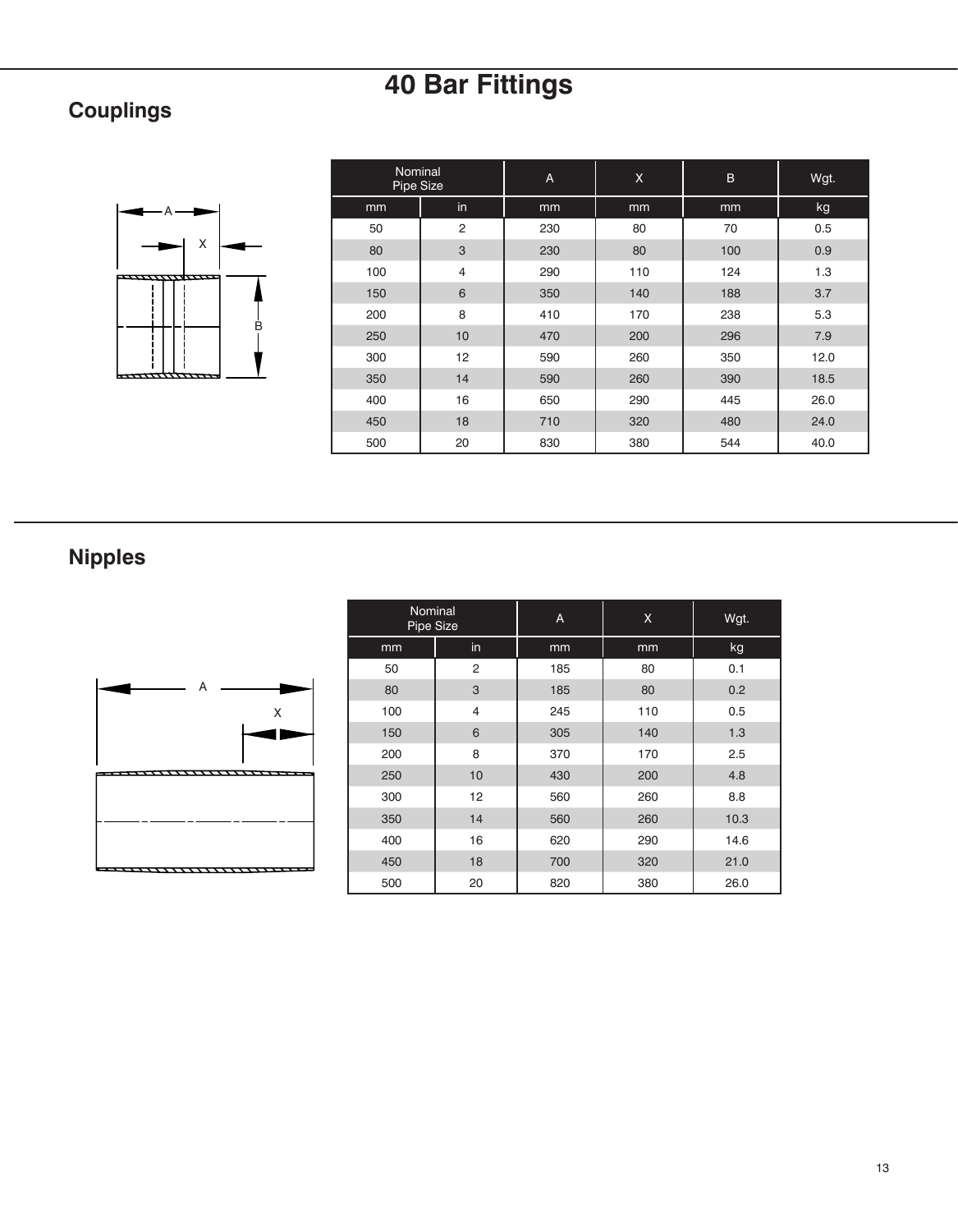#### **Heavy-Duty Flanges**



| Nominal<br>Pipe Size |    | A   | $X^{(1)}$ | $Wgt.$ $(2)$ |
|----------------------|----|-----|-----------|--------------|
| mm                   | in | mm  | mm        | kg           |
| 50                   | 2  | 55  | 50        | 1.7          |
| 80                   | 3  | 85  | 80        | 4.0          |
| 100                  | 4  | 115 | 110       | 7.9          |
| 150                  | 6  | 145 | 140       | 14.1         |

Notes:

(1) Underlined insertion depth for subsequent flanges deviates from other fittings.

(2)The weights shown are for ANSI B16.5 Class 400 drilled flanges. Weights for other drilling classes may be different. For more detailed information reference is made to the appropriate product data.

\*Heavy Duty Flanges are standard available in drillings according to ANSI and ISO (DIN).

\*\*Compressed fibre gaskets, 3 mm thick, compatible with the pressure, temperature and medium, may be used. The mechanical properties should be in accordance with DIN 3754 (IT 400) or equal.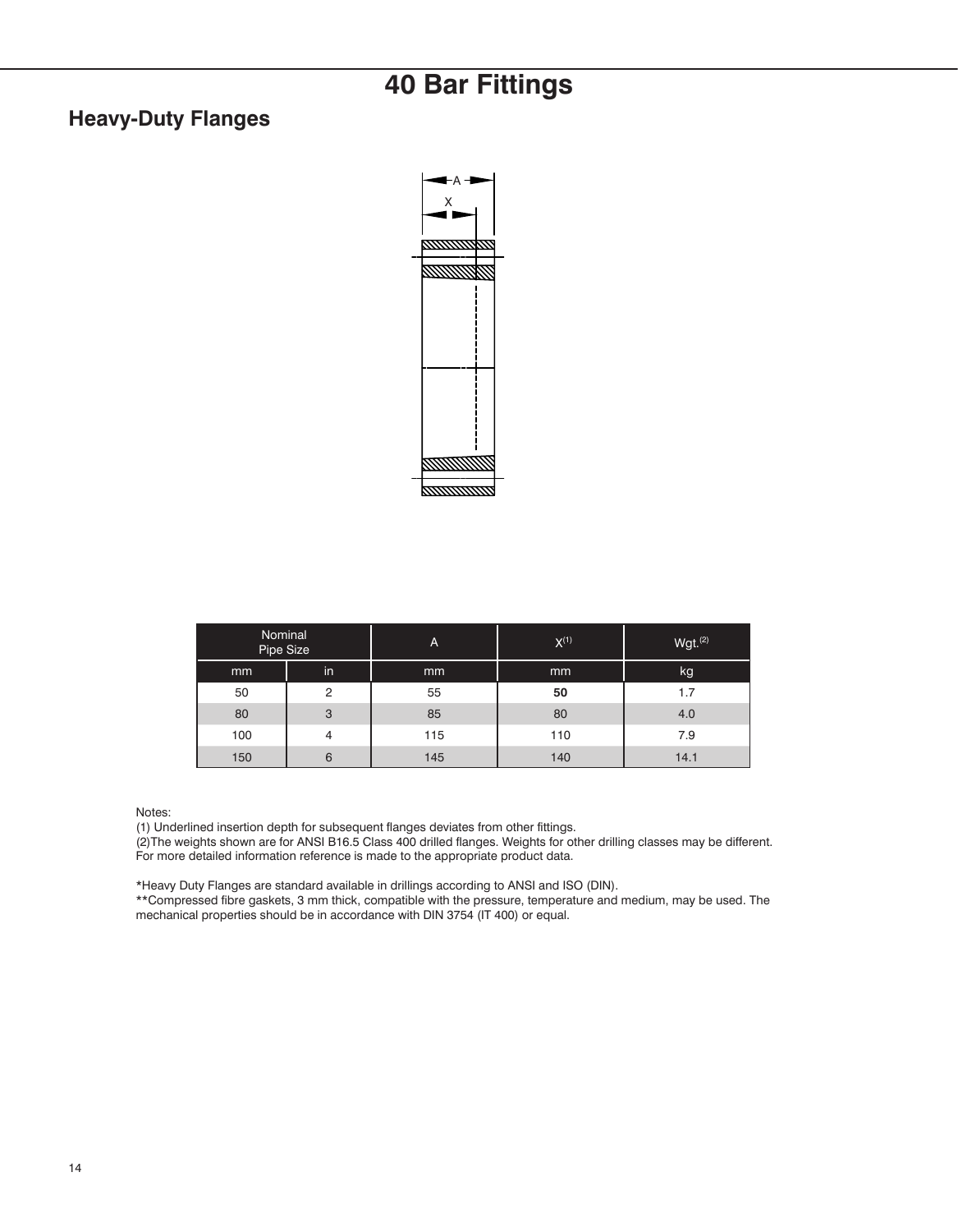#### **Stub-end Flanges (Van Stones)**





|     | Nominal<br>Pipe Size | A   | $\mathsf X$ | H  | Wgt.<br><b>Stub</b><br>Ring | Wgt.<br>Steel<br>Ring <sup>(1)</sup> |
|-----|----------------------|-----|-------------|----|-----------------------------|--------------------------------------|
| mm  | in                   | mm  | mm          | mm | kg                          | kg                                   |
| 50  | 2                    | 95  | 80          | 14 | 0.3                         | 2.5                                  |
| 80  | 3                    | 95  | 80          | 16 | 0.7                         | 4.8                                  |
| 100 | 4                    | 125 | 110         | 19 | 1.3                         | 7.0                                  |
| 150 | 6                    | 155 | 140         | 27 | 2.7                         | 12.2                                 |
| 200 | 8                    | 185 | 170         | 35 | 4.5                         | 18.3                                 |
| 250 | 10                   | 215 | 200         | 40 | 5.9                         | 26.0                                 |
| 300 | 12                   | 275 | 260         | 46 | 8.5                         | 39.0                                 |
| 350 | 14                   | 275 | 260         | 49 | 8.1                         | 56.0                                 |
| 400 | 16                   | 310 | 290         | 58 | 12.7                        | 70.0                                 |
| 450 | 18                   | 340 | 320         | 62 | 24                          | 85.0                                 |
| 500 | 20                   | 400 | 380         | 70 | 28                          | 107.0                                |

Notes:

(1)The weight shown is for ANSI B16.5 Class 400 drilled flanges. Weights for other drilling classes may be different. For more detailed information reference is made to the appropriate product data.

\*Stub-End Flange Rings are standard available in drillings according to ANSI and ISO (DIN).

\*\*Stub-End Flanges are available with and without O-ring groove in the face.

Suitable O-ring seals should be used, available on request.

\*\*\*Make sure that the O-ring grooved stub-end is compatible with its counter flange, e.g. use a stub-end without groove or another flat surface flange as counter flange.

\*\*\*\*Maximum bolt-torque for use with O-rings seals may be calculated based on pressure, size and number of bolts.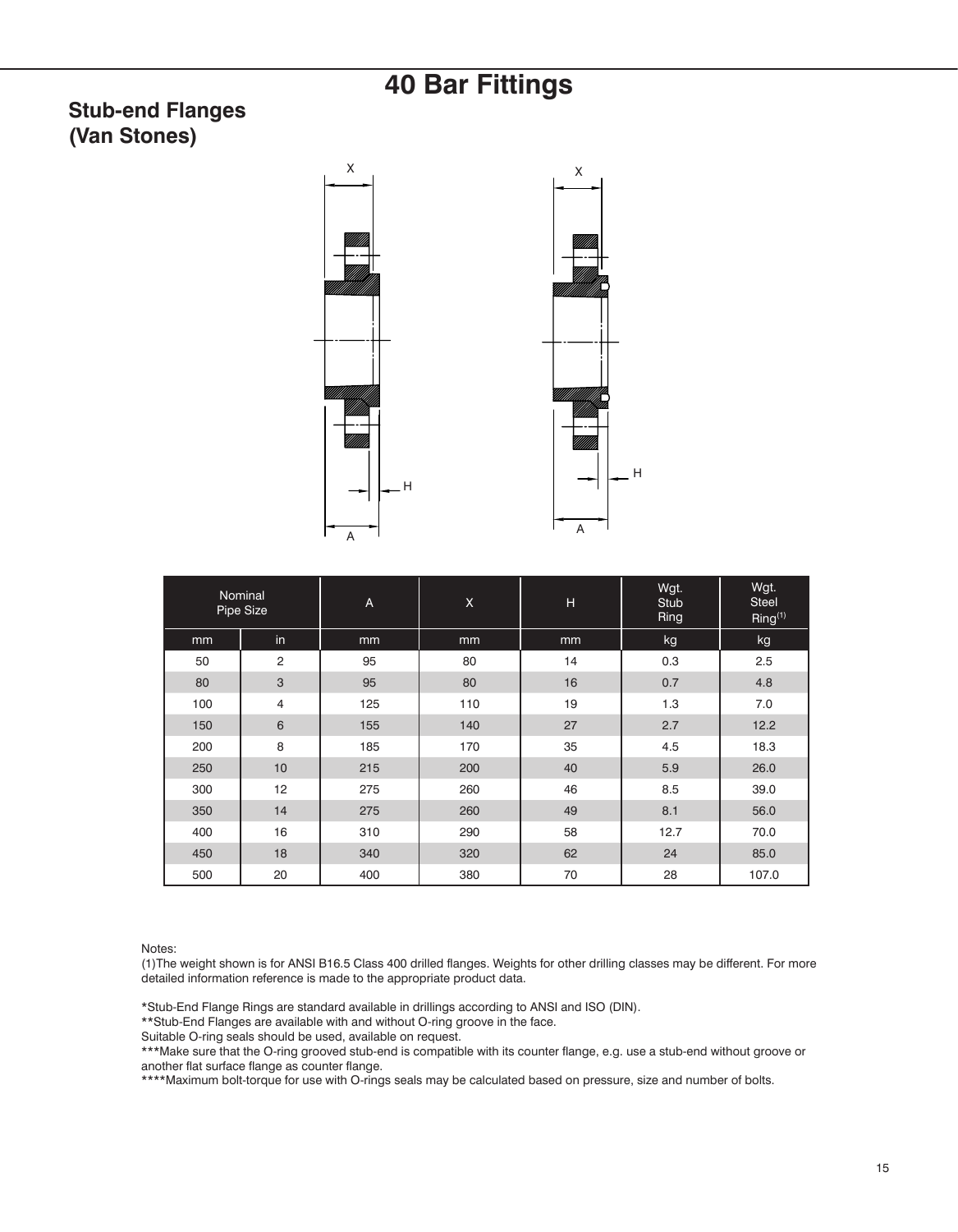**90° Elbow**



| Nominal<br>Pipe Size |                | A   | X   | Wgt.  |
|----------------------|----------------|-----|-----|-------|
| mm                   | in             | mm  | mm  | kg    |
| 50                   | 2              | 167 | 80  | 1.1   |
| 80                   | 3              | 235 | 110 | 3.4   |
| 100                  | $\overline{4}$ | 330 | 140 | 7.0   |
| 150                  | 6              | 420 | 170 | 22.0  |
| 200                  | 8              | 540 | 200 | 48.0  |
| 250                  | 10             | 676 | 260 | 77.0  |
| 300                  | 12             | 753 | 290 | 122.0 |

**45° Elbows**

A X

| Nominal<br>Pipe Size |    | A   | X   | Wgt. |
|----------------------|----|-----|-----|------|
| mm                   | in | mm  | mm  | kg   |
| 50                   | 2  | 125 | 80  | 1.0  |
| 80                   | 3  | 186 | 110 | 2.9  |
| 100                  | 4  | 248 | 140 | 6.3  |
| 150                  | 6  | 286 | 170 | 16.7 |
| 200                  | 8  | 362 | 200 | 35.0 |
| 250                  | 10 | 454 | 260 | 70.0 |
| 300                  | 12 | 486 | 290 | 97.0 |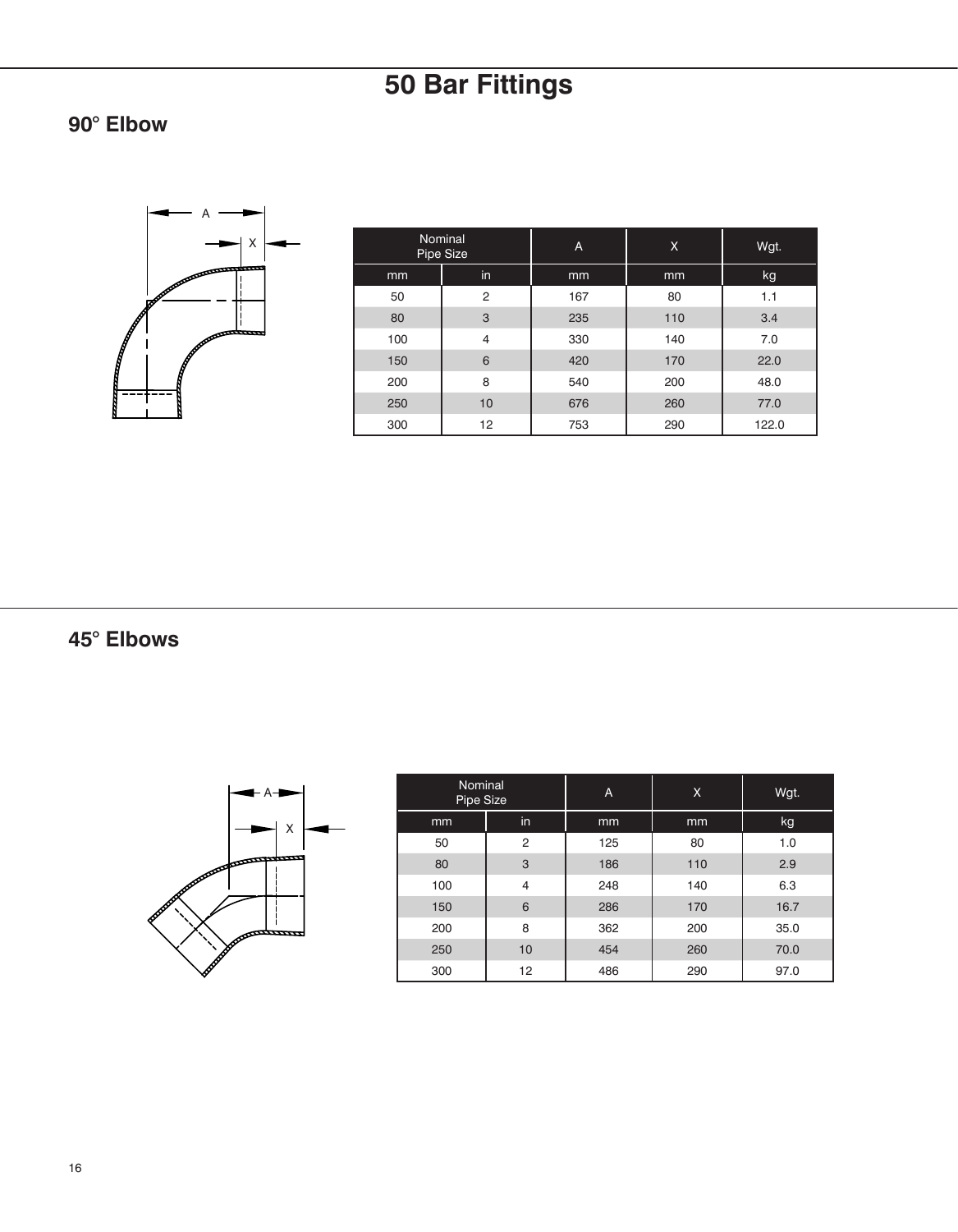### **22½° Elbows**



| <b>Nominal</b><br>Pipe Size |    | A   | X   | Wgt. |
|-----------------------------|----|-----|-----|------|
| mm                          | in | mm  | mm  | mm   |
| 50                          | 2  | 109 | 80  | 0.8  |
| 80                          | 3  | 162 | 110 | 2.5  |
| 100                         | 4  | 218 | 140 | 5.5  |
| 150                         | 6  | 240 | 170 | 14.1 |
| 200                         | 8  | 301 | 200 | 24.0 |
| 250                         | 10 | 353 | 260 | 48.0 |
| 300                         | 12 | 367 | 290 | 74.0 |

**Tees**



| Nominal<br>Pipe Size |                | A    | B   | X   | Wgt.  |
|----------------------|----------------|------|-----|-----|-------|
| mm                   | in             | mm   | mm  | mm  | kg    |
| 50                   | $\overline{2}$ | 308  | 154 | 80  | 2.3   |
| 80                   | 3              | 442  | 221 | 110 | 7.3   |
| 100                  | 4              | 580  | 290 | 140 | 16.4  |
| 150                  | 6              | 666  | 333 | 170 | 28.0  |
| 200                  | 8              | 826  | 413 | 200 | 58.0  |
| 250                  | 10             | 1022 | 511 | 260 | 114.0 |
| 300                  | 12             | 1108 | 554 | 290 | 174.0 |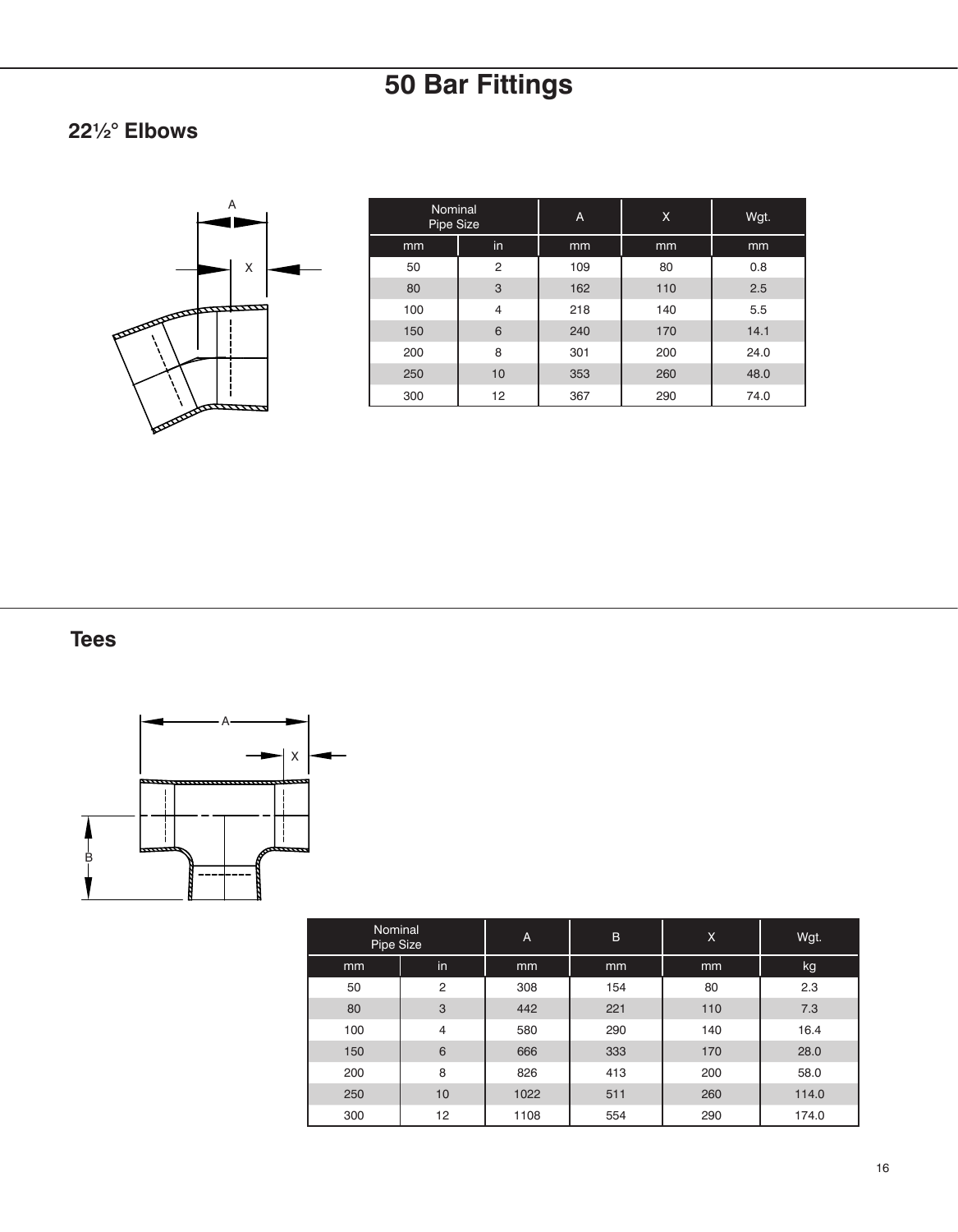## **Reducing Tees**



| Nominal<br>Pipe Size |          | A   | X <sub>1</sub> | B.  | $X_{2}$ | Wgt.  |
|----------------------|----------|-----|----------------|-----|---------|-------|
| mm                   | in       | mm  | mm             | mm  | mm      | kg    |
| 80x80x50             | 3x3x2    | 221 | 110            | 166 | 80      | 6.2   |
| 100x100x50           | 4x4x2    | 290 | 140            | 179 | 80      | 12.6  |
| 100x100x80           | 4x4x3    | 290 | 140            | 233 | 110     | 13.3  |
| 150x150x50           | 6x6x2    | 333 | 170            | 204 | 80      | 21.0  |
| 150x150x80           | 6x6x3    | 333 | 170            | 259 | 110     | 23.0  |
| 150x150x100          | 6x6x4    | 333 | 170            | 315 | 140     | 25.0  |
| 200x200x80           | 8x8x3    | 413 | 200            | 284 | 110     | 46.0  |
| 200x200x100          | 8x8x4    | 413 | 200            | 347 | 140     | 49.0  |
| 200x200x150          | 8x8x6    | 413 | 200            | 358 | 170     | 52.0  |
| 250x250x100          | 10x10x4  | 511 | 260            | 369 | 140     | 92.0  |
| 250x250x150          | 10x10x6  | 511 | 260            | 384 | 170     | 96.0  |
| 250x250x200          | 10x10x8  | 511 | 260            | 438 | 200     | 103.0 |
| 300x300x100          | 12x12x4  | 554 | 290            | 391 | 140     | 138.0 |
| 300x300x150          | 12x12x6  | 554 | 290            | 409 | 170     | 144.0 |
| 300x300x200          | 12x12x8  | 554 | 290            | 464 | 200     | 153.0 |
| 300x300x250          | 12x12x10 | 554 | 290            | 536 | 260     | 165.0 |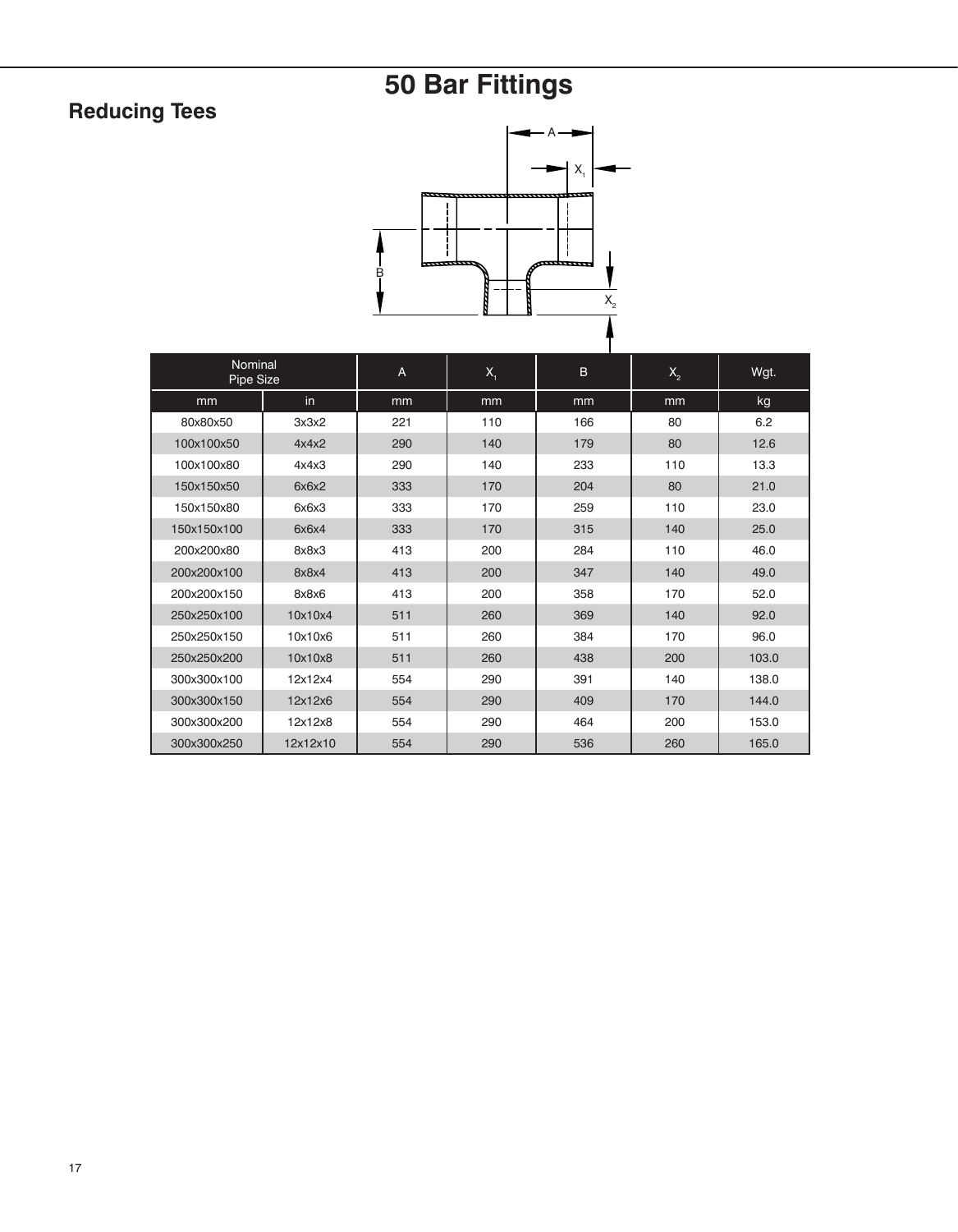### **Concentric Reducers**



| Nominal<br>Pipe Size |       | A   | $X_{1}$ | $X_{2}$ | Wgt  |
|----------------------|-------|-----|---------|---------|------|
| mm                   | in.   | mm  | mm      | mm      | mm   |
| 80x50                | 3x2   | 279 | 110     | 80      | 2.0  |
| 100x50               | 4x2   | 351 | 140     | 80      | 6.2  |
| 100x80               | 4x3   | 394 | 140     | 110     | 6.9  |
| 150x80               | 6x3   | 422 | 170     | 110     | 6.8  |
| 150x100              | 6x4   | 479 | 170     | 140     | 8.0  |
| 200x100              | 8x4   | 563 | 200     | 140     | 21.0 |
| 200x150              | 8x6   | 534 | 200     | 170     | 25.0 |
| 250x150              | 10x6  | 613 | 260     | 170     | 35.0 |
| 250x200              | 10x8  | 645 | 260     | 200     | 41.0 |
| 300x200              | 12x8  | 695 | 290     | 200     | 70.0 |
| 300x250              | 12x10 | 742 | 290     | 260     | 82.0 |

Note: Eccentric Reducers are available on request.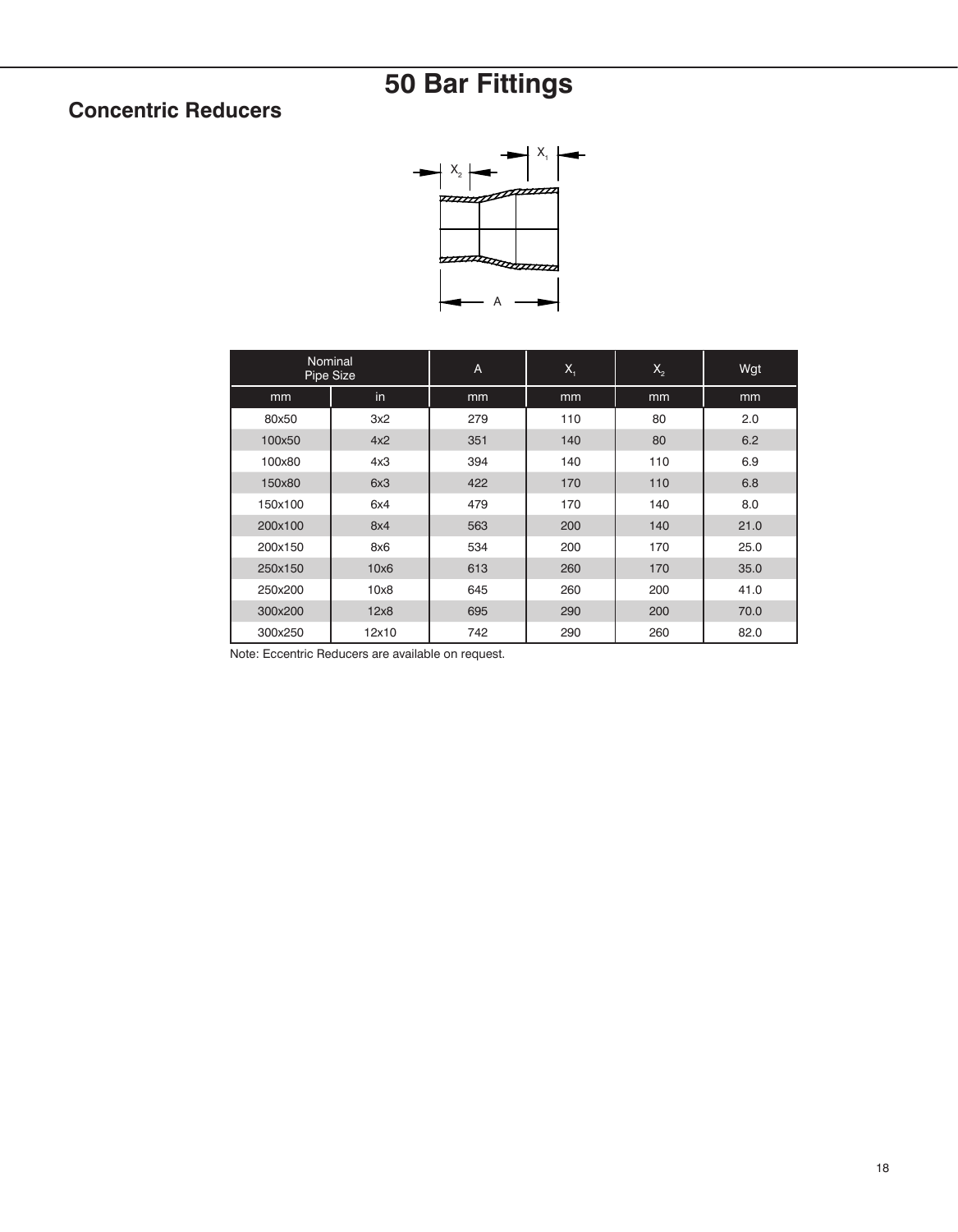## **Couplings**

# **50 Bar Fittings**



| Nominal<br>Pipe Size |                | A   | X   | B   | Wgt. |
|----------------------|----------------|-----|-----|-----|------|
| mm                   | in             | mm  | mm  |     | kg   |
| 50                   | $\overline{2}$ | 230 | 80  | 70  | 0.5  |
| 80                   | 3              | 290 | 110 | 100 | 1.0  |
| 100                  | $\overline{4}$ | 350 | 140 | 128 | 1.8  |
| 150                  | 6              | 410 | 170 | 188 | 3.9  |
| 200                  | 8              | 470 | 200 | 242 | 6.4  |
| 250                  | 10             | 590 | 260 | 302 | 11.1 |
| 300                  | 12             | 650 | 290 | 380 | 31.0 |

## **Nipples**



| Nominal<br>Pipe Size |                | A  | X   | Wgt. |
|----------------------|----------------|----|-----|------|
| mm                   | in             | mm | mm  | kg   |
| 50                   | $\overline{2}$ | 25 | 80  | 0.1  |
| 80                   | 3              | 25 | 110 | 0.4  |
| 100                  | $\overline{4}$ | 25 | 140 | 0.8  |
| 150                  | 6              | 25 | 170 | 2.0  |
| 200                  | 8              | 30 | 200 | 3.8  |
| 250                  | 10             | 30 | 260 | 7.7  |
| 300                  | 12             | 40 | 290 | 11.8 |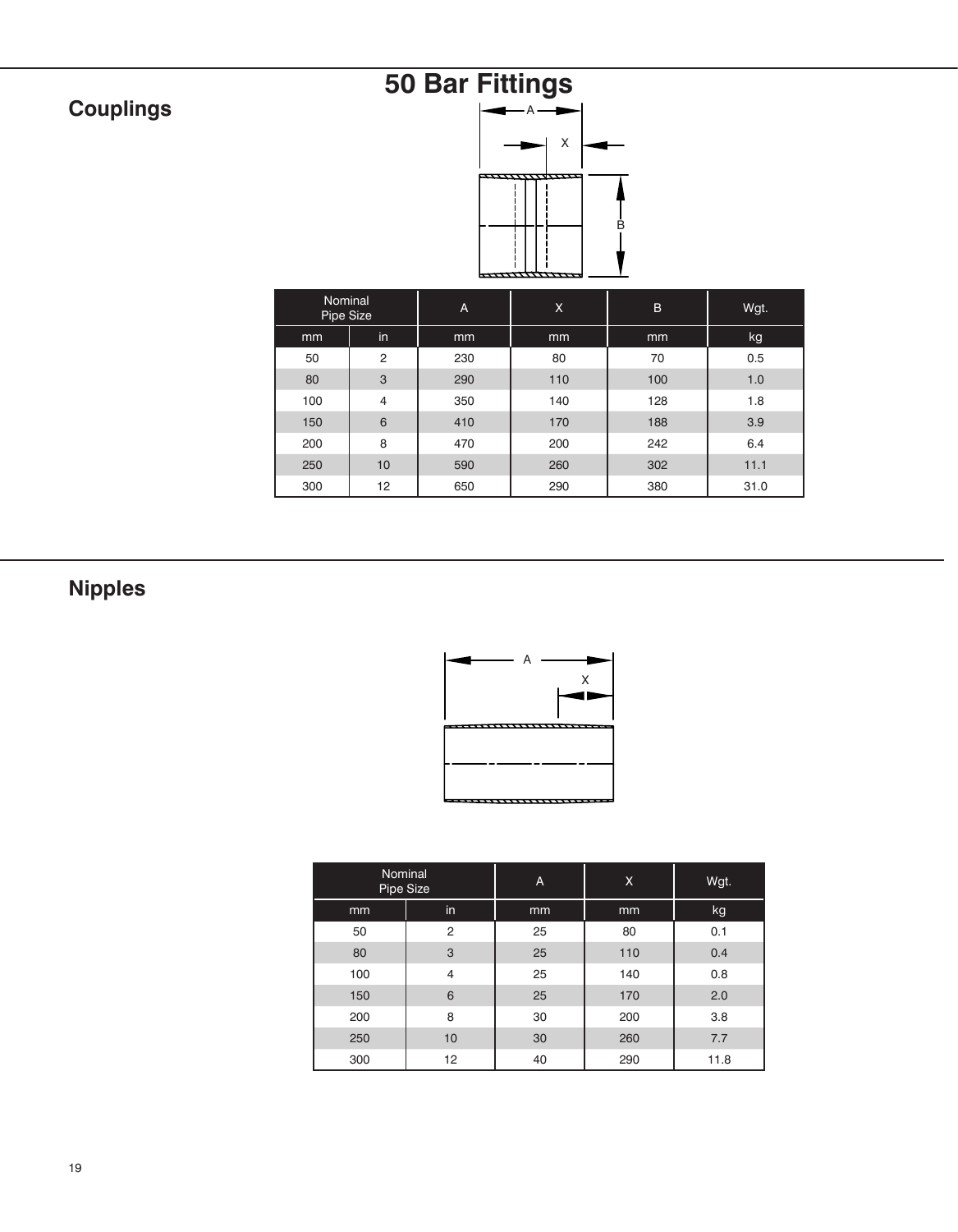#### **Heavy-Duty Flanges**



| Nominal<br>Pipe Size |    | A   | Χ   | $Wgt^{(1)}$ |
|----------------------|----|-----|-----|-------------|
| mm                   | in | mm  | mm  | kg.         |
| 50                   | 2  | 85  | 80  | 2.6         |
| 80                   | 3  | 115 | 110 | 5.4         |
| 100                  | 4  | 145 | 140 | 9.8         |
| 150                  | 6  | 175 | 170 | 16.5        |

#### Notes:

(1)The weights shown are for ANSI B16.5 Class 400 drilled flanges. Weights for other drilling classes may be different. For more detailed information reference is made to the appropriate product data.

\*Heavy Duty Flanges are standard available in drillings according to ANSI and ISO (DIN).

\*\*Compressed fibre gaskets, 3 mm thick, compatible with the pressure, temperature and medium, may be used. The mechanical properties should be in accordance with DIN 3754 (IT 400) or equal.

\*\*\*For maximum bolt torque refer to the appropriate Bondstrand literature. Please be aware that excessive torque may result in flange failure and, therefore a torque-wrench is required.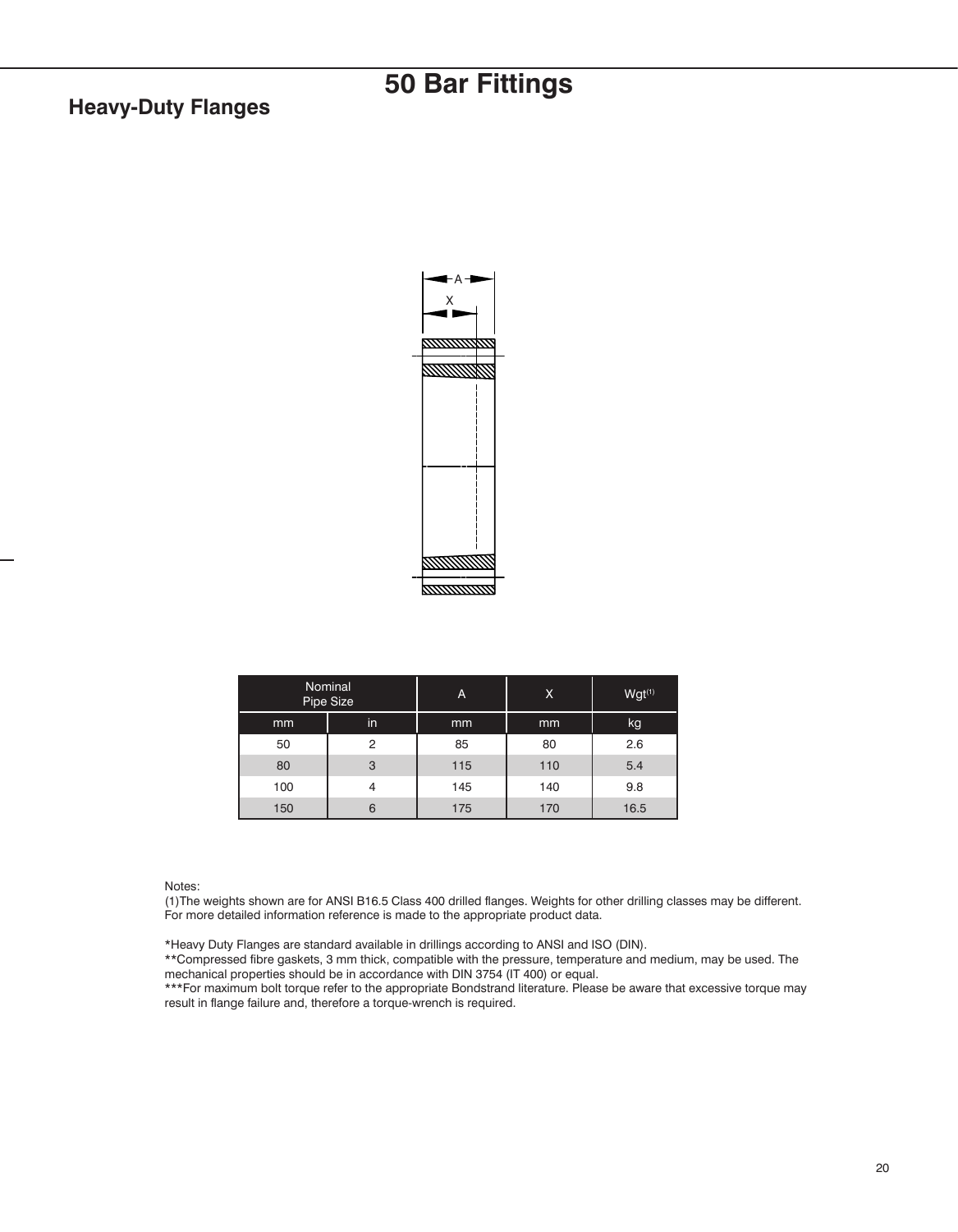#### **Stub-end Flanges (Van Stone)**



|     | Nominal<br>Pipe Size | A   | X   | н  | Wgt.<br>Stub<br>End | Wgt.<br><b>Steel</b><br>Ring <sup>(1)</sup> |
|-----|----------------------|-----|-----|----|---------------------|---------------------------------------------|
| mm  | in                   | mm  | mm  | mm | kg                  | kg                                          |
| 50  | $\overline{2}$       | 95  | 80  | 14 | 0.3                 | 2.8                                         |
| 80  | 3                    | 125 | 110 | 19 | 0.8                 | 5.3                                         |
| 100 | $\overline{4}$       | 155 | 140 | 22 | 1.6                 | 8.4                                         |
| 150 | 6                    | 185 | 170 | 34 | 3.0                 | 13.3                                        |
| 200 | 8                    | 215 | 200 | 43 | 4.8                 | 21.0                                        |
| 250 | 10                   | 275 | 260 | 48 | 6.7                 | 29.0                                        |
| 300 | 12                   | 305 | 290 | 56 | 8.6                 | 42.0                                        |

Notes:

(1)The weight shown is for ANSI B16.5 Class 400 drilled flanges. Weights for other drilling classes may be different. For more detailed information reference is made to the appropriate product data.

\*Stub-End Flange Rings are standard available in drillings according to ANSI and ISO (DIN).

\*\*Stub-End Flanges are available with and without O-ring groove in the face.

Suitable O-ring seals should be used, available on request.

\*\*\*Make sure that the O-ring grooved stub-end is compatible with its counter flange, e.g. use a stub-end without groove or another flat surface flange as counter flange.

\*\*\*\*Maximum bolt-torque for use with O-rings seals may be calculated based on pressure, size and number of bolts.